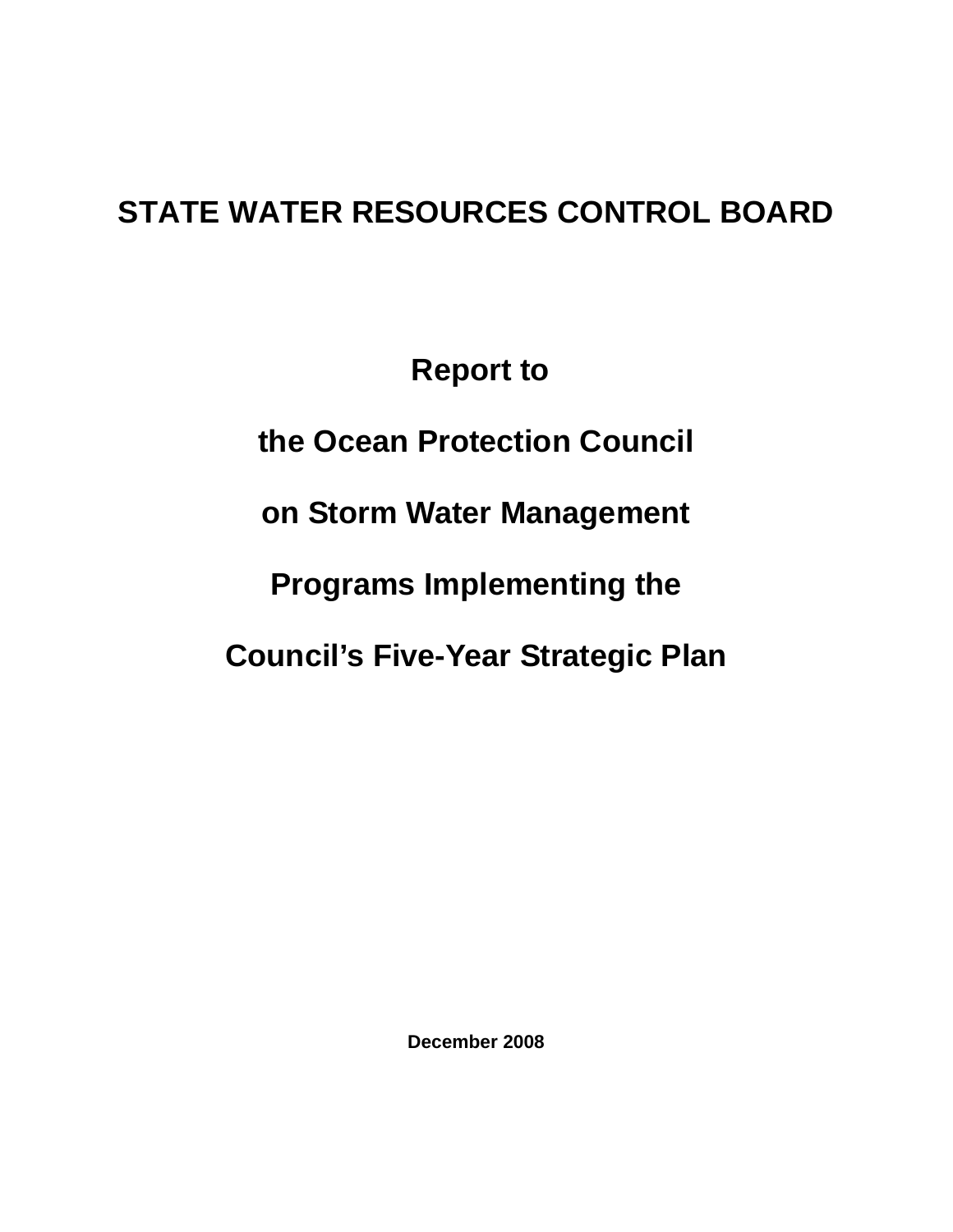## **Legislative Mandated Report to the Ocean Protection Council (OPC) on Stormwater Management Programs Implementing the Council's Five-Year Strategic Plan**

| <b>Table of Contents</b>                                                                                                                                                                                                                                                                                                                                                                                                                                                                                                                         |
|--------------------------------------------------------------------------------------------------------------------------------------------------------------------------------------------------------------------------------------------------------------------------------------------------------------------------------------------------------------------------------------------------------------------------------------------------------------------------------------------------------------------------------------------------|
|                                                                                                                                                                                                                                                                                                                                                                                                                                                                                                                                                  |
|                                                                                                                                                                                                                                                                                                                                                                                                                                                                                                                                                  |
|                                                                                                                                                                                                                                                                                                                                                                                                                                                                                                                                                  |
| OCEAN AND COASTAL WATER QUALITY<br>OPC Goal: Significantly improve ocean and coastal water quality.                                                                                                                                                                                                                                                                                                                                                                                                                                              |
| Objective 1: Enforce Pollution Controls - Coordinate and Support the<br>Personnel and Programs Needed to Enforce Existing Water Quality<br><b>Objective 2: Innovation - Support the Development of New Technologies and</b><br>Nonpoint Source Pollution Due to Forestry, Viticulture, and Agriculture  15<br><b>Objective 3: Once-Through Cooling - Work to Eliminate the Harmful Environ-</b><br>mental Impacts of Once-Through Cooling at Coastal Power Plants22<br><b>Objective 4: Water Quality Testing - Improve Water Quality Testing</b> |
|                                                                                                                                                                                                                                                                                                                                                                                                                                                                                                                                                  |
| <b>Objective 5: Marine Debris - Reduce Ocean and Coastal Debris and its</b>                                                                                                                                                                                                                                                                                                                                                                                                                                                                      |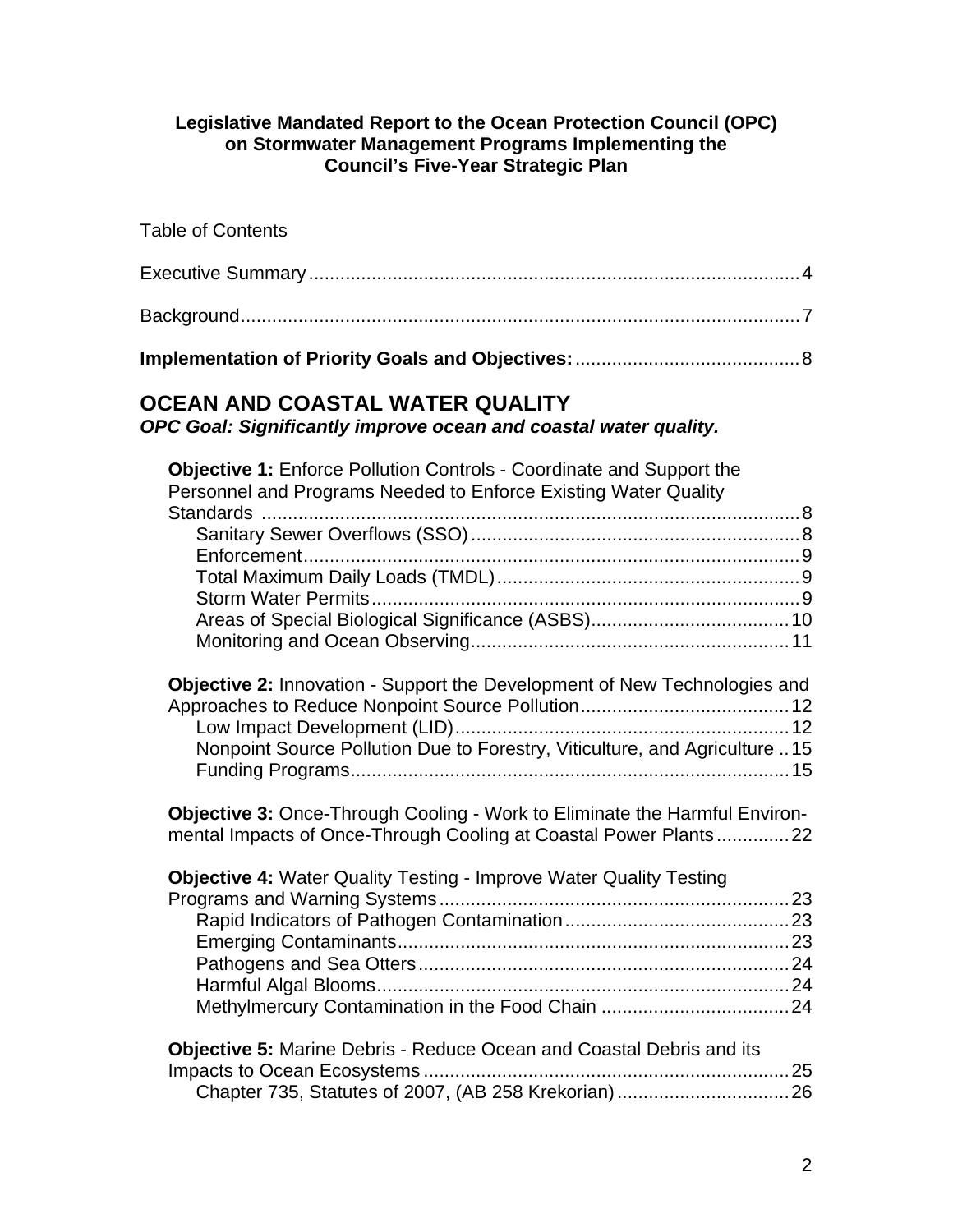| <b>Objective 6:</b> Vessel Pollution - Reduce or Eliminate Point Source Pollution                                                                           | .26 |
|-------------------------------------------------------------------------------------------------------------------------------------------------------------|-----|
|                                                                                                                                                             |     |
|                                                                                                                                                             |     |
| Figures:<br>Figure 1. Coastal Nonpoint Source Projects by Implementation Categories18<br>Figure 2. Nonpoint Source Projects by Implementation Categories 19 |     |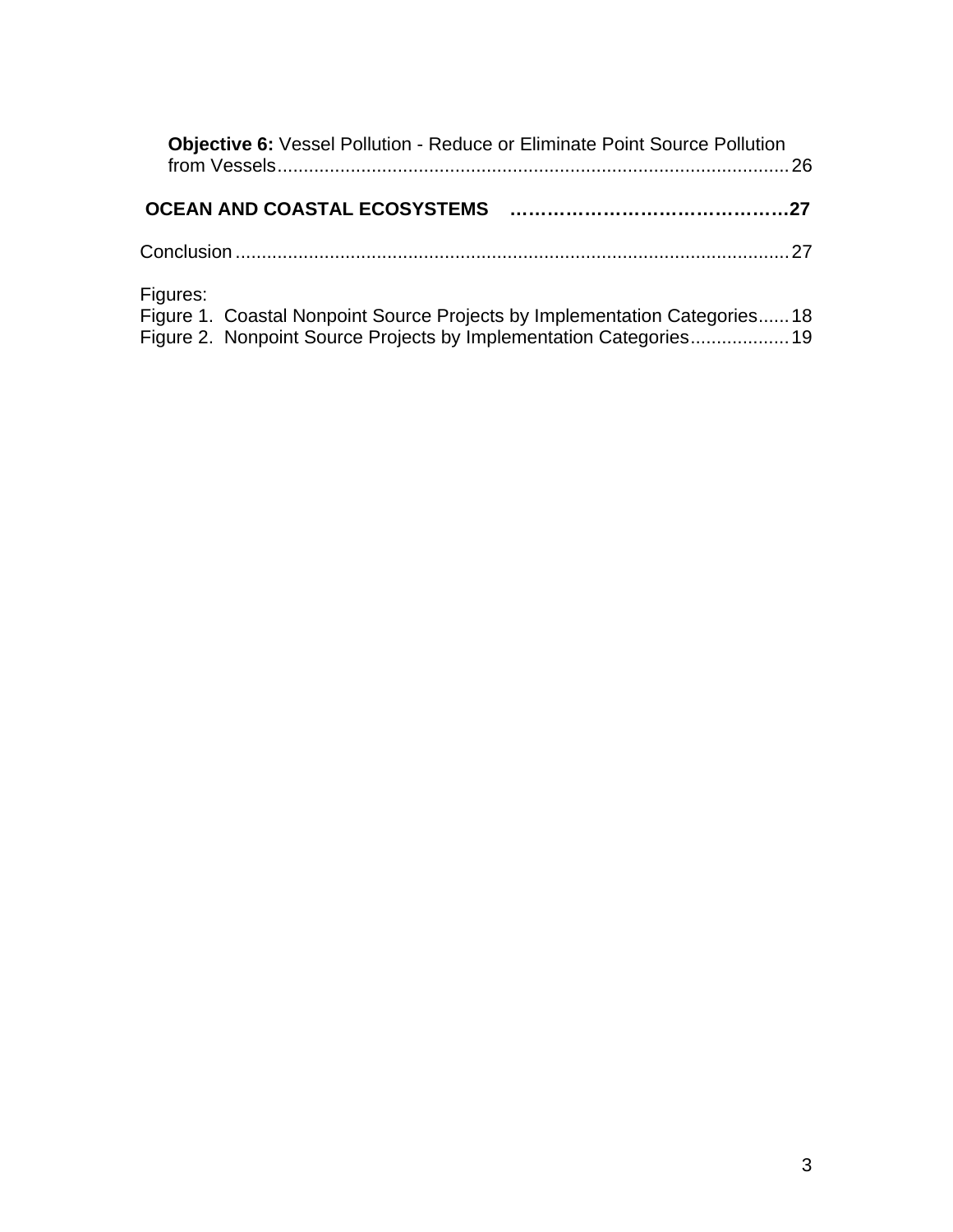# <span id="page-3-0"></span>**EXECUTIVE SUMMARY**

This report fulfills the reporting mandate of Chapter 610, Statutes of 2007, (AB 739- Laird) which requires the State Water Resources Control Board (State Water Board) to submit a report to the Ocean Protection Council (OPC) by January 1, 2009, on how the State Water Board is implementing the priority goals and objectives set forth in the OPC's Five-Year Strategic Plan (2006) including, but not limited to, storm water and other polluted run off controls. The Strategic Plan sets clear goals and measurable actions which, when implemented, will improve our coastal environments. The State Water Board and Regional Water Quality Control Boards (Regional Water Boards) have taken the following actions to address storm water and other polluted runoff issues addressed in the Strategic Plan:

# **OCEAN AND COASTAL WATER QUALITY**

# *OPC Goal: Significantly improve ocean and coastal water quality.*

**Objective 1: Enforce Pollution Controls - Coordinate and support the personnel and programs needed to enforce existing water quality standards.** 

- The State Water Board and the Regional Water Boards (collectively referred to as the Water Boards) have developed a first-in-the-nation Sanitary Sewer Overflow (SSO) enrollment and online data reporting system. These are key components of the program strategy adopted by State Water Board to determine and reduce the SSO numbers and volumes that occur throughout the state.
- The State Water Board has created an Office of Enforcement that is working with the Regional Water Boards to improve enforcement of water quality laws and increase consistency of enforcement.
- Since 1995, the Water Boards have adopted 106 Total Maximum Daily Loads (TMDLs) along its coastal regions that address listings for sediment, metals, toxics, nutrients, pathogens, and PCBs. Included in the pathogen TMDLs are requirements for reduced bacteria contributions from coastal sources at beaches listed as impaired under § 303(d) of the CWA.
- The Regional Water Boards issue Phase I National Pollutant Discharge Elimination System (NPDES) permits regulating storm water discharges from Municipal Storm Sewer Systems (MS4s) that discharge to the ocean. These permits are issued to the owner/operators of MS4s that serve populations of 100,000 persons or more, and are generally issued on a countywide basis.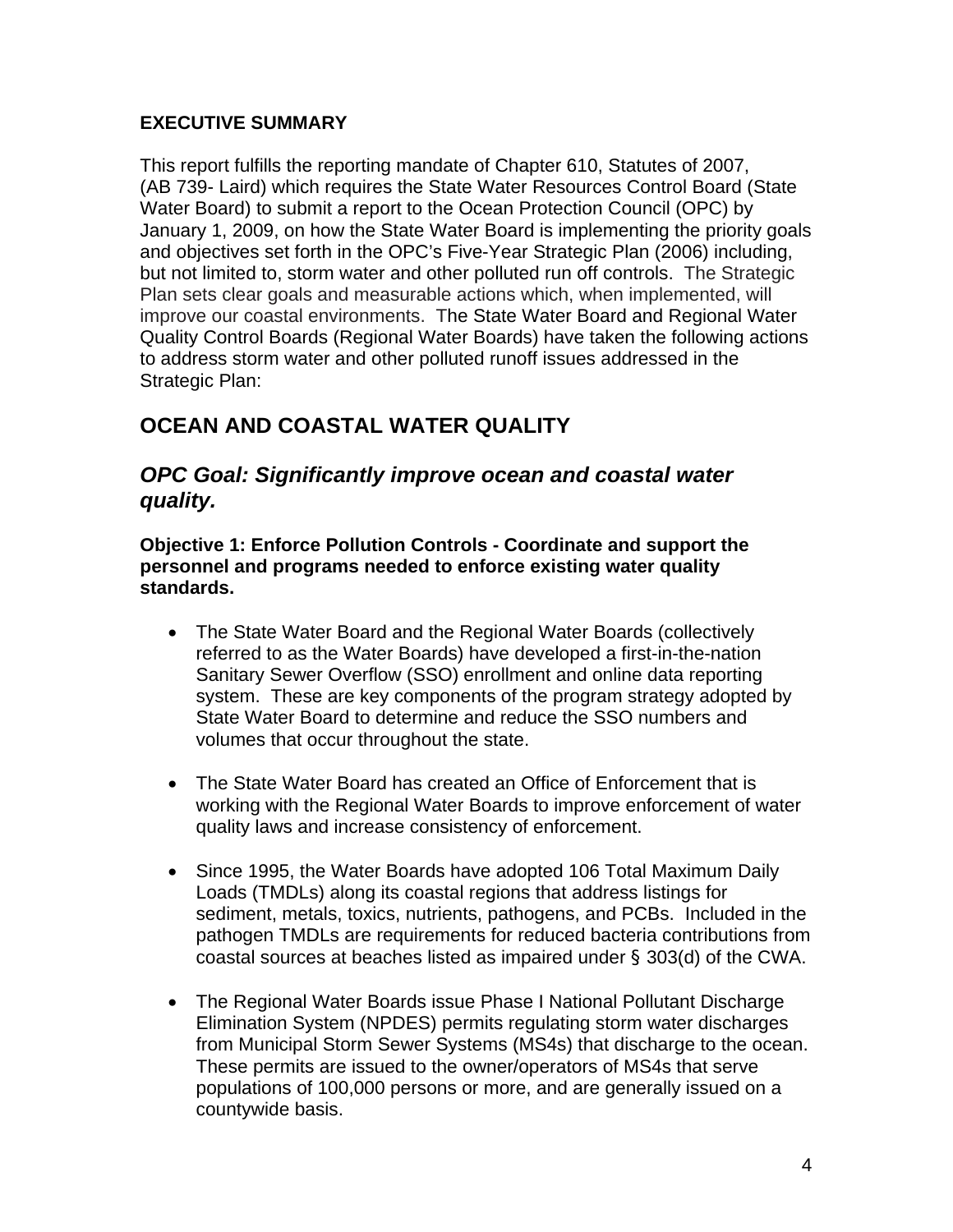- The State Water Board has issued a general NPDES permit for storm water discharges from MS4s that serve populations of less than 100,000 persons. This is also known as the Phase II Small MS4 permit.
- The State Water Board is working on improving water quality in Areas of Special Biological Significance (ASBS) through issuance of a draft proposal on "Special Protections".

## **Objective 2: Innovation - Support the development of new technologies and approaches to reduce nonpoint source pollution.**

- Since 2005, the Water Boards have initiated sustainable water resource management by beginning to incorporate low impact development (LID) practices and climate change strategies into policies and programs.
- The Regional Water Boards are working with storm water permittees to implement hydrologic source control Best Management Practices (BMPs) and have required municipalities to consider LID for new developments and redevelopment projects in MS4 permits.
- The Water Boards' Nonpoint Source (NPS) Program is developing an online database called the Management Practice (MP) Miner. The MP Miner is a compendium of documented non-point source pollution management practices collected from various scientific texts, journals, web sites, grant projects and presentations.
- The State Water Board administers many innovative water bond projects. Over \$1.5 billion in loans and grants managed by the State Water Board since 2006 are aimed, in whole or in part, at improving water quality and reducing sediment impacts to our coasts and ocean.

# **Objective 3: Once-through Cooling - Work to eliminate the harmful environmental impacts of once-though cooling at coastal power plants.**

- The State Water Board is working on a statewide policy to implement § 316 (b) of the CWA, to control the harmful effects of once-through cooling water intake structures on marine and estuarine life.
- The State Water Board is currently working on a draft Substitute Environmental Document (SED) for a proposed statewide policy on oncethrough cooling at coastal and estuarine power plants. The projected release date for the draft SED is early 2009**.**
- The State Water Board is working with an interagency committee, including the Coastal Commission, State Lands Commission, Energy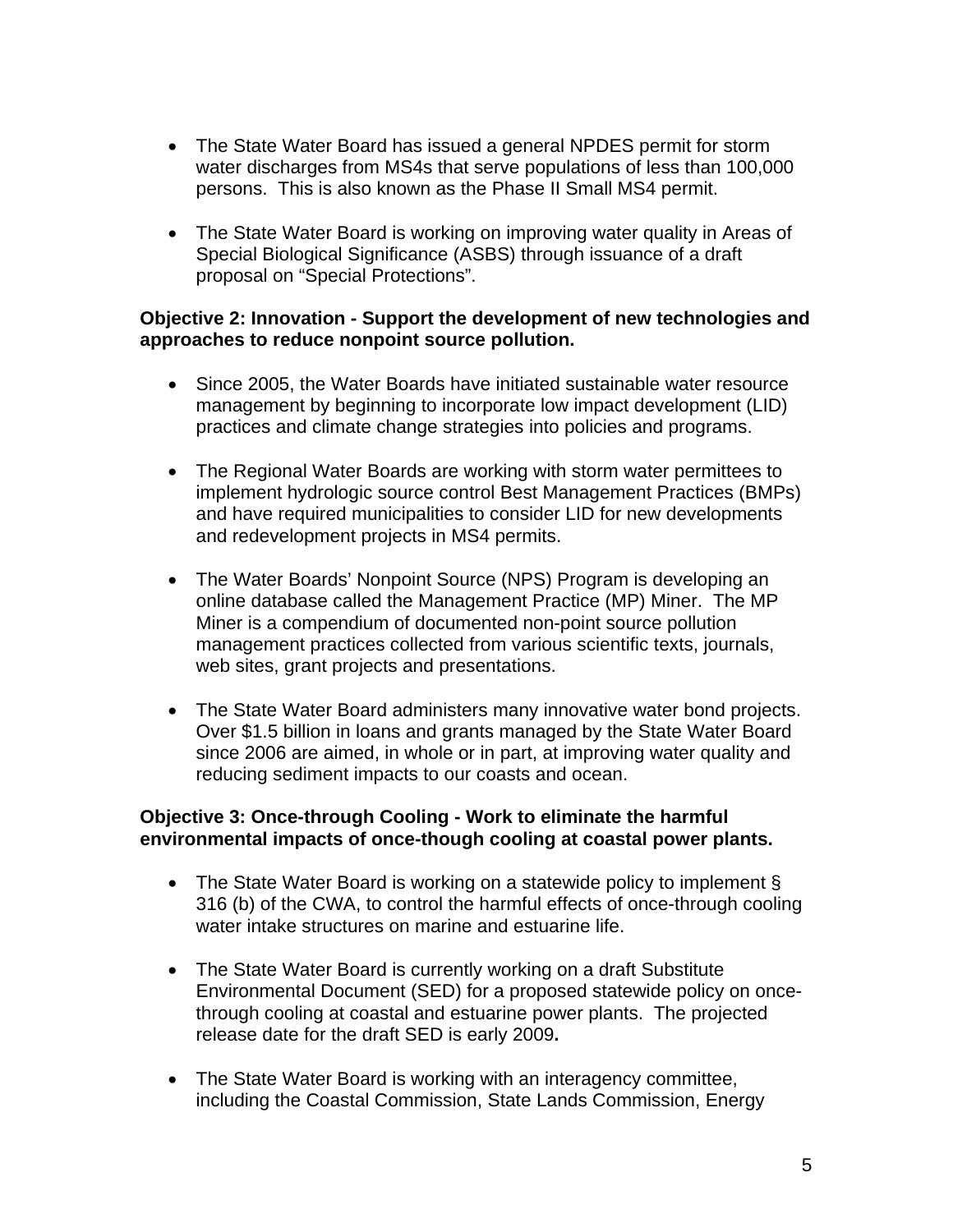Commission, Public Utilities Commission, Air Resources Board and California Independent System Operator, on issues related to implementing a statewide policy for once-through cooling.

# **Objective 4: Water Quality Testing - Improve water quality testing programs and warning systems.**

- The State Water Board has funded a number of studies of rapid indicators with the Southern California Coastal Water Research Project (SCCWRP). These studies are focused on evaluating the potential of many clinical technologies to be redesigned and implemented for testing ocean water quality.
- New technologies are being tested as part of a series of State Water Board funded epidemiological (Epi) studies also being conducted by SCCWRP in southern California.
- Analysis of the Epi study results and preparation of the information needed to update standards with both the United State Environmental Protection Agency (US EPA) and the California Department of Public Health should be available by mid-2010.
- The State Water Board has become actively engaged in addressing harmful algal blooms. To date the emphasis has been on cyanobacteria (blue green algae) blooms statewide, inclusive of coastal waters. Contracts worth over \$750,000 have been issued to study and monitor cyanobacteria blooms.

# **Objective 5: Marine Debris - Reduce ocean and coastal debris and its impacts to ocean ecosystems.**

- The State Water Board has been participating in the state Interagency Task Force on Litter and Marine Debris.
- There have been several TMDLs adopted for trash, mostly in the Los Angeles Region.
- The State Water Board also is working on coast-wide requirements to control trash discharges in runoff and storm water, even in the absence of TMDLs.
- As a result of Chapter 735, Statutes of 2007 (AB 258 Krekorian) the Water Boards are developing a program to control the point and nonpoint discharge of all preproduction plastic pellets (nurdles) by transportation, handling and manufacturing facilities.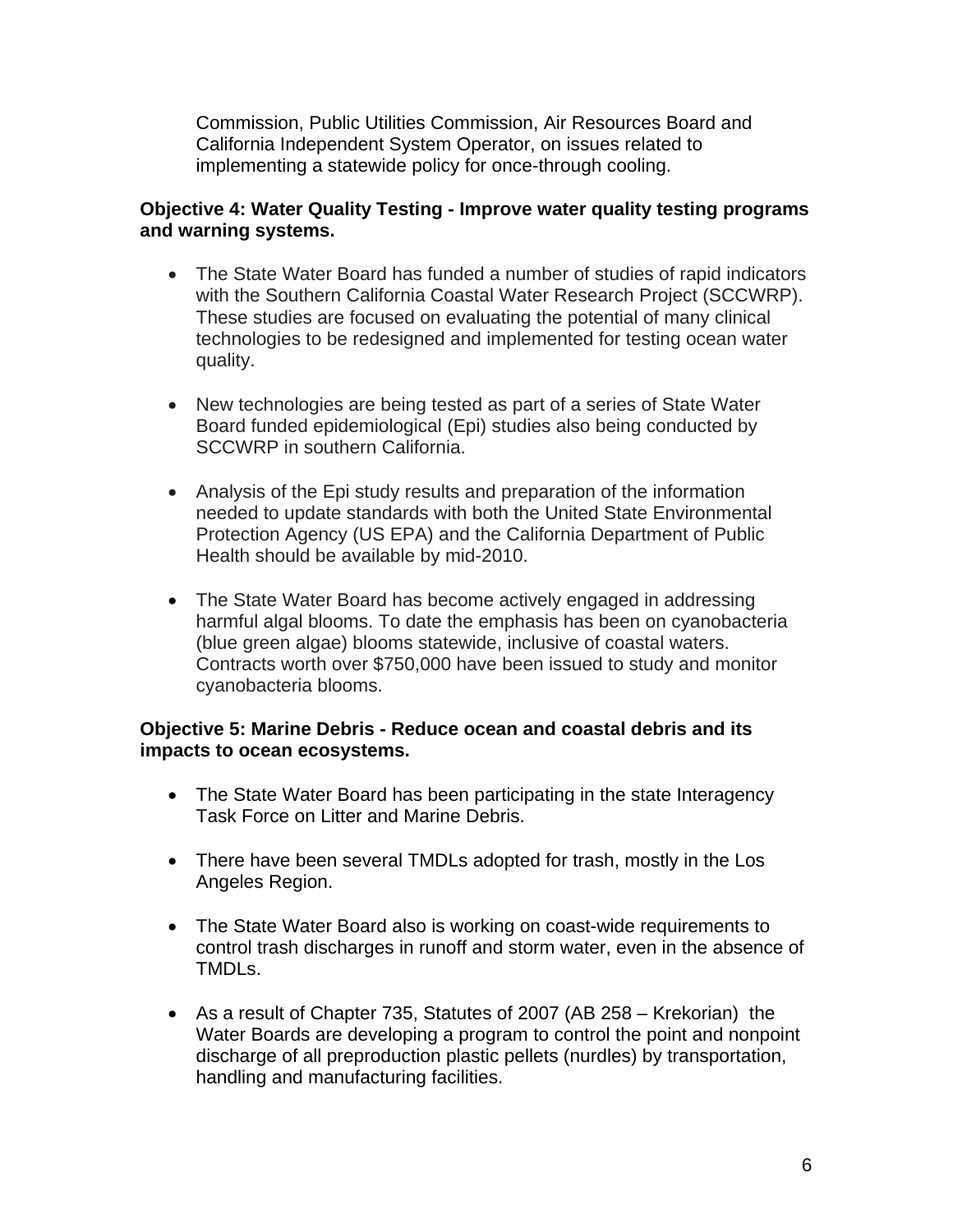# <span id="page-6-0"></span>**Objective 6: Vessel Pollution - Reduce or eliminate point source pollution from vessels.**

- The State Water Board is actively involved in addressing discharges from commercial ocean-going vessels, particularly with regard to implementing the California Clean Coast Act. The State Water Board has applied to the US EPA for a No Discharge Zone (NDZ) for sewage in state marine waters.
- The State Water Board is working on a water quality certification for the US EPA draft Vessel General NPDES Permit and continues to collaborate with the State Lands Commission on their ballast water control program.
- The State Water Board also is initiating work on a Marina Permit designed to manage discharges from private marinas, a source thought to be a significant threat to ocean water quality.

In conclusion, the Water Boards have recognized the importance and shared objectives of the Ocean Protection Council since its creation. Many of the programs the Water Boards implements (disbursement of bond funds, updating the Ocean Plan addressing the impact of once-through cooling, TMDLs that address trash and debris, etc.) complement the goals that have been established by the OPC. Some of these programs are in their infancy, and quantification of the problems is now being initiated to develop appropriate control strategies. Other programs are well developed, but long term monitoring is still needed to determine the efficacy of the program. The Water Boards looks forward to a continued relationship with the Ocean Protection Council in meeting our shared goals which are mutually beneficial to the State of California.

# **BACKGROUND**

Under the California Porter-Cologne Water Quality Control Act (Porter-Cologne), the State Water Boards are responsible for formulating and implementing a program to protect the beneficial uses of the ocean waters of California and implementing the requirements of the Federal CWA. The Water Boards regulate waste discharges through the NPDES permits, Waste Discharge Requirements, and the CWA § 401 water quality certification program.

The OPC was established by the 2004 California Ocean Protection Act which directs the OPC to work with government agencies to better manage the state's ocean resources. In some cases, OPC has taken a lead role managing an ocean or coastal resource issue of statewide importance; recommending needed changes to state or federal laws or regulations; and providing or identifying funding for specific initiatives. The OPC's Five Year Strategic Plan identifies the goals, objectives, and strategies that the OPC will implement over the next five years to ensure protection of the State's ocean and coastal resources.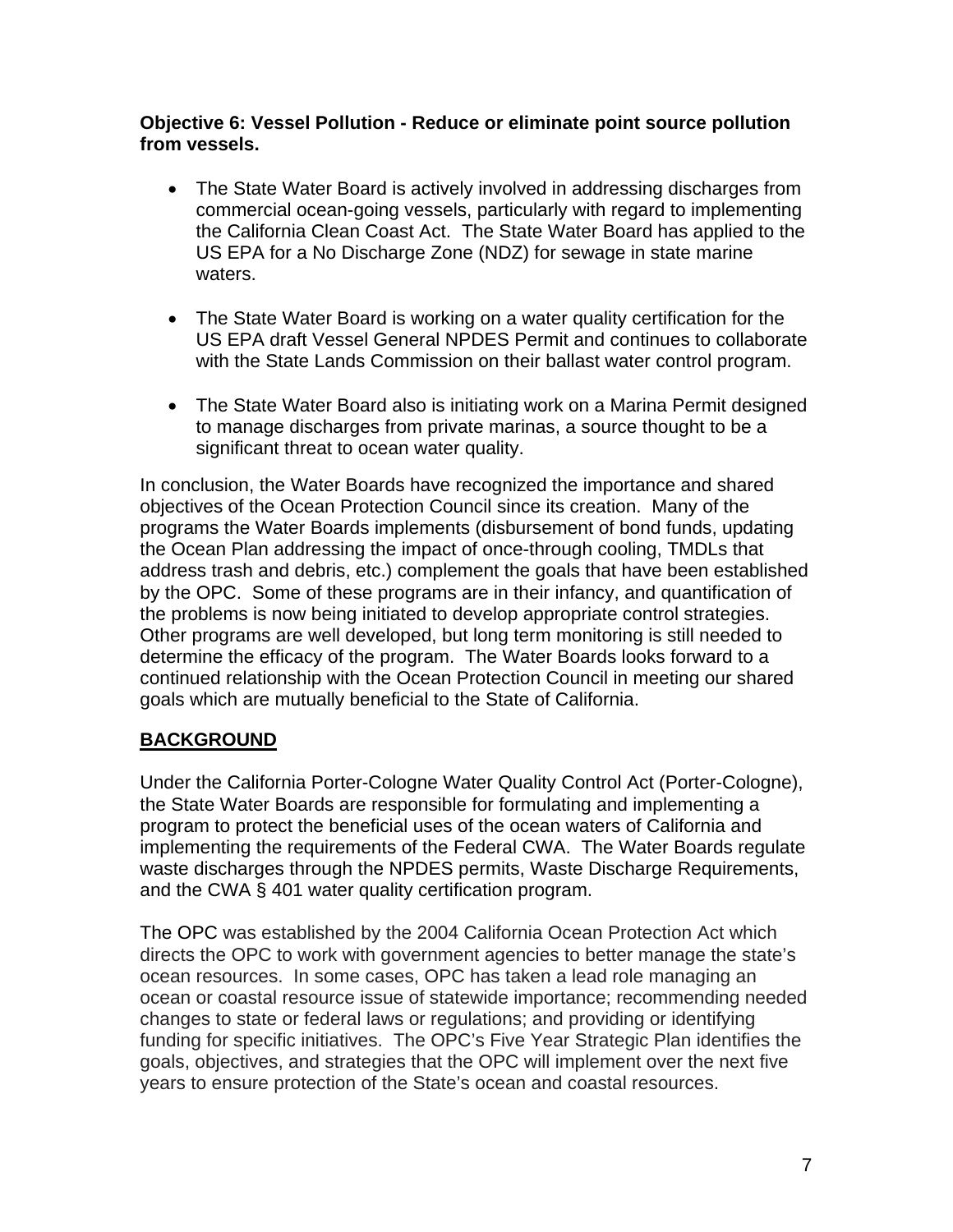<span id="page-7-0"></span>Water Code §13383.8 (b) requires the State Water Board to submit a report to the OPC by January 1, 2009, on the way in which the State Water Board is implementing the priority goals and objectives of the OPC's Strategic Plan, including, but not limited to, stormwater and other polluted runoff control information. The OPC Strategic Plan primary goals and objectives are to "significantly improve ocean and coastal water quality."

The following describes the actions that the State Water Board has taken to address storm water and other polluted runoff, according to the objectives provided in OPC's Five-Year Strategic Plan. The focus of this report is on the "Ocean and Coastal Water Quality" goal of the OPC Strategic Plan because this is where the Water Boards have the most impact. However, as noted in the discussion that follows, State Water Board activities also support other goals of the OPC strategic plan.

# **IMPLEMENTATION OF PRIORITY GOALS AND OBJECTIVES**

# **OCEAN AND COASTAL WATER QUALITY**

# *OPC Goal: Significantly improve ocean and coastal water quality*

### **Objective 1: Enforce Pollution Controls - Coordinate and Support the Personnel and Programs Needed to Enforce Existing Water Quality Standards.**

The following activities conducted by the Water Boards directly support this objective. The Water Boards are responsible for adopting and enforcing water quality standards for all of California waters, including coastal and ocean. The programmatic requirements to meet the standards are incorporated into enforceable permits that are issued to entities discharging to the waters of California. These permits provide the focal point for coordinating the personnel and program needs to enforce existing water quality standards.

# Sanitary Sewer Overflows (SSO)

Sewage spills pollute beaches and threaten public health throughout the state. In response, the State Water Board has developed an enrollment and online data reporting system that are key components to the program strategy adopted by the State Water Board to determine the full extent of SSOs and their overall numbers and volumes occurring throughout the state.

The SSO Program is the first in the country to comprehensively address dilapidated and failing sewage collection infrastructure resulting from years of inadequate capital investment and lack of maintenance by sewer system agencies. California Integrated Water Quality System (CIWQS) data shows that over 3,600 SSOs occur each year which threaten public health and impair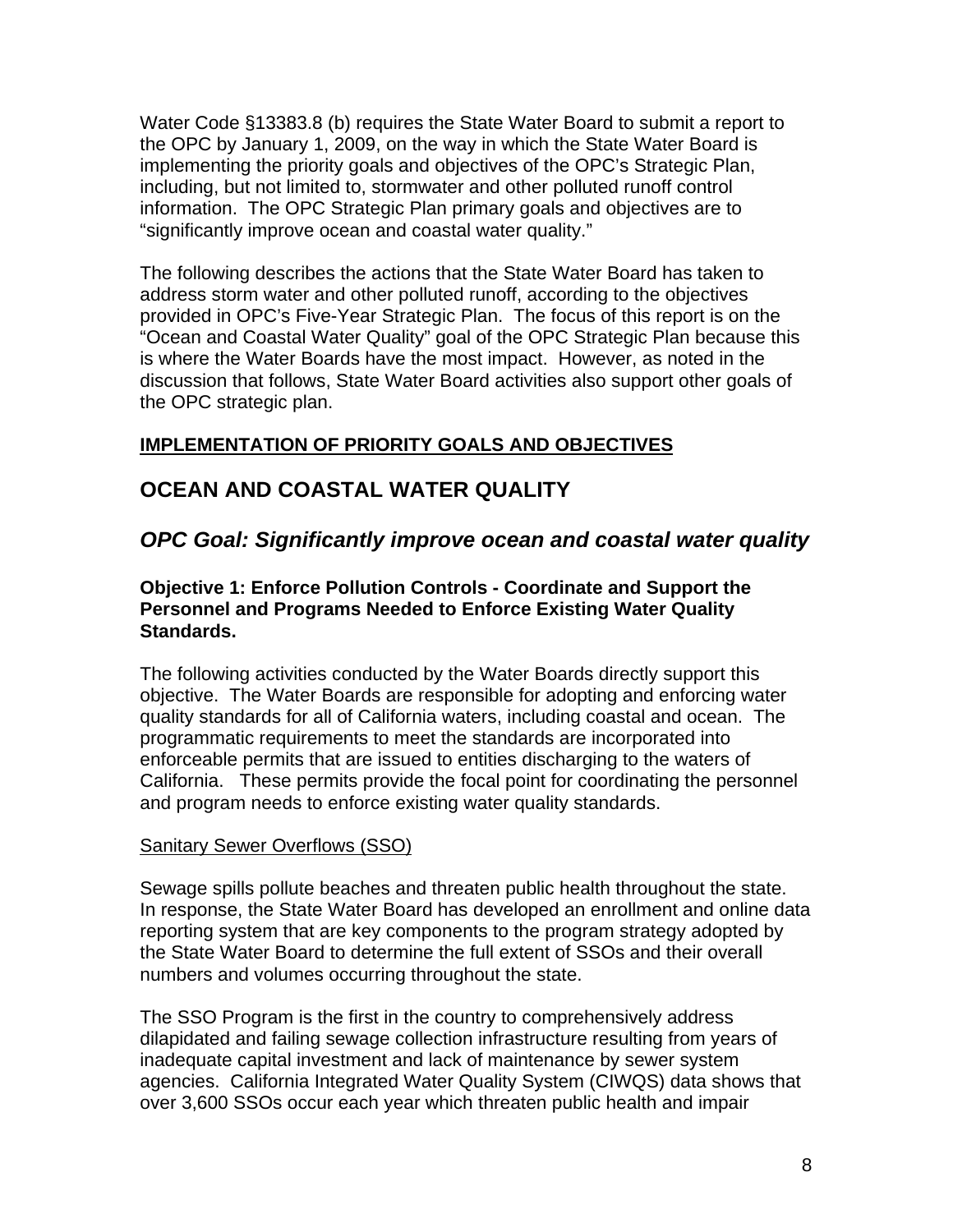<span id="page-8-0"></span>surface waters. Since May 2006, the State Water Board has made significant progress to implement a regulatory strategy to reduce the total number and volume of SSOs occurring throughout the state each year by: 1) effectively enrolling all applicable collection systems, and 2) developing and maintaining an online data system for both reporting spills and certifying components of sewer system management plans. To date, over 1,100 collection systems have been enrolled in the program (representing over 840 local agencies).

Accomplishments include full enrollment of known collection systems required to be covered under the General Order, with over 98 percent of collection systems now covered (only 10 remaining out of the 1,400 originally contacted). Further, mandatory online CIWQS reporting compliance has dramatically increased over the past six months from 60 percent to well over 75 percent. Finally, successful and efficient implementation of the SSO CIWQS module and public websites, with expertise and input from internal State Water Board resources and from the external SSO User group has dramatically increased the level of SSO and Private Lateral Sewage Discharge reporting. Data collected to date includes over 9,000 certified spill reports, with the data showing nearly 26 million gallons of sewage having reached surface waters in the state.

## Enforcement

The State Water Board recently created Office of Enforcement which is working with Regional Water Boards to improve enforcement of water quality laws and increase consistency of enforcement among Regional Water Boards. Currently the State Water Board is working to revise its Enforcement Policy (originally established on February 19, 2002). A draft revision was released for review and comment on January 8, 2008. A public workshop was held on February 19, 2008 for State Board Members to hear comments on proposed changes to the Enforcement Policy. [Workshop on February 19, 2008](http://www.waterboards.ca.gov/water_issues/programs/enforcement/docs/notice_enforcement.pdf) [Comments Received.](http://www.waterboards.ca.gov/water_issues/programs/enforcement/comments2008.shtml) The current proposal includes comments received at a previous Workshop held on June 28, 2007. Furthermore, the Los Angeles Regional Water Board is initiating a pilot enforcement effort working in association with Department of Fish and Game (DFG) law enforcement (wardens). This pilot program is intended to improve surveillance and enforcement of water quality in cases where DFG wardens in the field detect violations.

## Total Maximum Daily Loads (TMDL)

Since 1995 the State Water Board has adopted 106 TMDLs along its coastal regions that addressed listings for sediment, metals, toxics, nutrients, pathogens, and PCBs. Included in the pathogen TMDLs are requirements for reduced bacteria contributions from coastal sources at 303d listed beaches.

## Storm Water Permits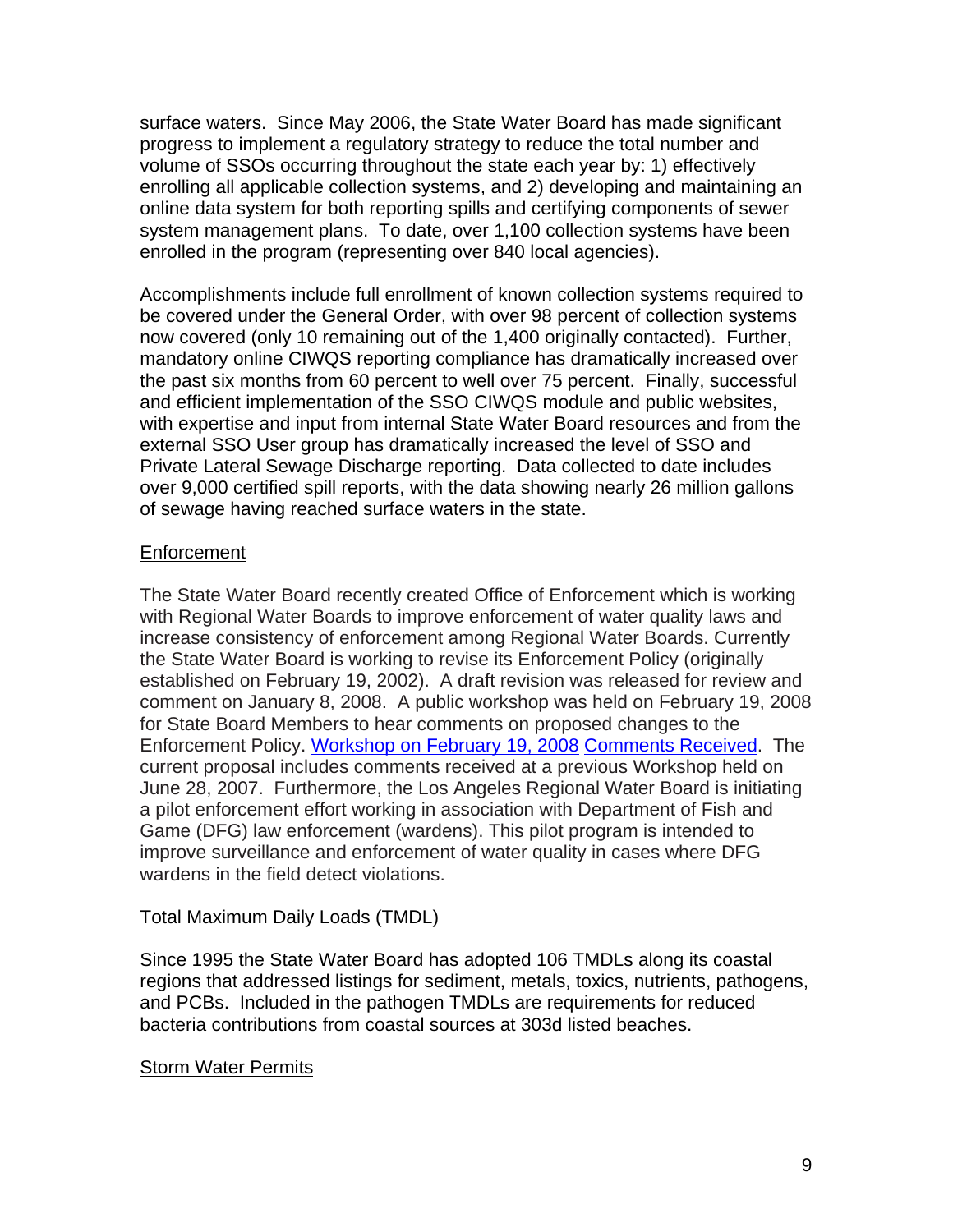<span id="page-9-0"></span>The Regional Water Boards issue Phase I NPDES permits regulating storm water discharges from Municipal Storm Sewer Systems (MS4s) that discharge to the ocean. These permits are issued for five year terms to the owner/operators of MS4s that serve populations of 100,000 persons or more, and are generally issued on a countywide basis. As these permits are reissued, they include more specificity regarding regulatory expectations for programs that are being implemented. These programs include those dealing with sustainability, including Low Impact Development (LID) and the implementation of the TMDLs for metals, trash and pathogens. For those areas where TMDLs for trash have not been developed, programs are being included in MS4 permits to require the assessment of trash to determine where it is a problem and to address the problems before a TMDL is necessary. Programs that address pollutants such as trash and debris are being included; more specificity is being included regarding regulatory expectations for implementing programs that address sustainability, including LID; and implementation plans for TMDLs are being included. Among the TMDLs that are now being addressed are those that deal with trash and debris and pathogens.

The State Water Board has issued a general NPDES permit for storm water discharges from MS4s that serve populations of less than 100,000 persons. This is also known as the Phase II Small MS4 permit. Consistent with the federal regulations, this permit contains six very broad minimum control measures. However, as this permit evolves over time, it will become more descriptive as to regulatory expectations. Both the Phase I permits adopted by the Regional Water Boards and the Phase II general permit adopted by the State Water Board will reflect State Water Board activities such as the proposed "special protections" for Areas of Special Biological Significant (ASBS), hydromodification and the Water Board's sustainability goals. The State Water Board also is initiating a program that will address the release of pre-production plastic pellets (nurdles) to the environment. Appropriate regulatory measures will include the NPDES General Permit for Discharges of Storm Water Associated with Industrial Activity.

## Areas of Special Biological Significance (ASBS)

Since 1983, the California Ocean Plan (Ocean Plan) has prohibited the discharge of both point and nonpoint source waste to ASBS, unless the State Water Board grants an exception. The Ocean Plan allows the State Water Board to grant exceptions to plan requirements where the State Water Board determines that the exception "will not compromise protection of ocean waters for beneficial uses, and, the public interest will be served." Prior to granting an exception, the State Water Board must hold a public hearing and comply with the California Environmental Quality Act (CEQA), Public Resources Code (PRC) §21000 et seq. In addition, the US EPA must concur.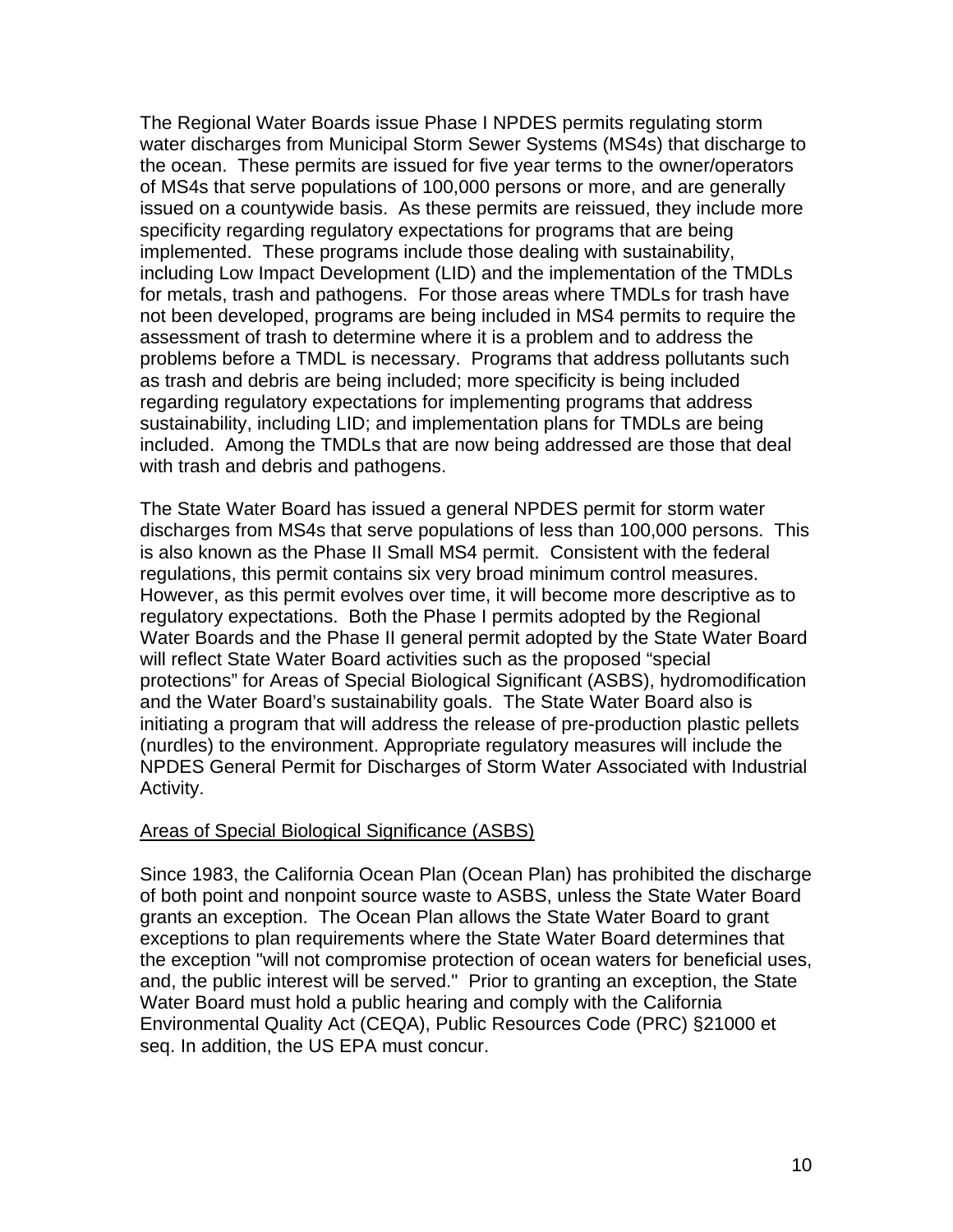<span id="page-10-0"></span>ASBS also are accorded special protection under the Marine Managed Areas Improvement Act (Act), PRC §36600 et seq. Under the Act, ASBS are a subset of state water quality protection areas and, as such, "require special protection as determined by the State Water Board" pursuant to the Ocean Plan (PRC § 36700(f).) In all state water quality protection areas, waste discharges must be prohibited or limited by special conditions, in accordance with state water quality law, including the Ocean Plan.

On October 18, 2004, the State Water Board notified responsible parties to cease storm water and nonpoint source waste discharges into ASBS or to request an exception under the Ocean Plan. Several responsible parties submitted requests, or conditional requests, for exceptions. Subsequently, the State Water Board provided general instructions for exception application packages via its website. The State Water Board also sent letters to responsible parties, providing specific instructions and a deadline for submission of the application package.

The State Water Board has received 27 applications for the general exception to the Ocean Plan prohibition against waste discharges to ASBS. The applications were filed by permitted storm water dischargers and nonpoint source dischargers. Staff is processing these applications and is currently writing the required CEQA documents.

A staff proposal for draft "Special Protections" was released in March 2008 and may be viewed at

[http://www.waterboards.ca.gov/water\\_issues/programs/ocean/asbs.shtml](http://www.waterboards.ca.gov/water_issues/programs/ocean/asbs.shtml) . The draft is in part modeled after State Water Board Resolutions 2004-0052, 2006- 0013, and 2007-0058, individual exceptions/Special Protections related to the Scripps Institution of Oceanography, Wrigley Marine Science Center, and Bodega Marine Lab discharges, respectively. The proposed action is consistent with the Ocean Plan, which authorizes limited exceptions to the ASBS discharge prohibition, and with the PRC, which authorizes waste discharges to ASBS only if they are limited by special conditions and conform to Ocean Plan requirements. The conditions in the draft Special Protections would limit waste discharges to protect beneficial uses, including marine aquatic life and the maintenance of natural water quality within ASBS.

## Monitoring and Ocean Observing

The Water Boards' Surface Water Ambient Monitoring Program (SWAMP) is a statewide monitoring effort that provides scientifically sound data needed to effectively manage California's water resources. This includes the collection of information about the status of the physical, chemical and biological characteristics of the environment. The Water Boards introduced SWAMP in 2001. The program's purpose is to monitor and assess water quality to determine whether water quality standards are met and beneficial uses are protected. Data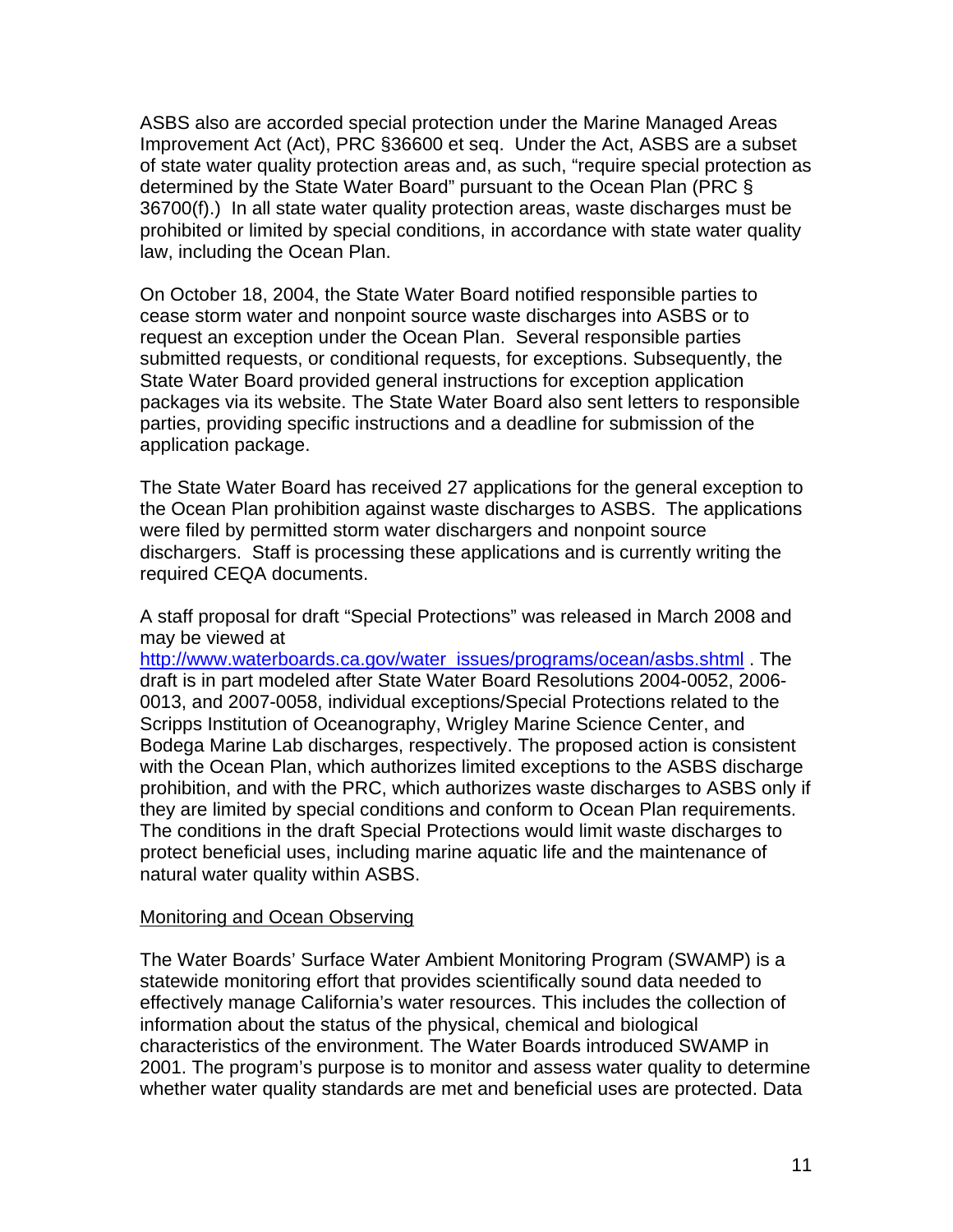<span id="page-11-0"></span>from SWAMP is used to improve the State's water quality assessment and impaired water bodies list, required under § 305 (b) and 303 (d) of the federal CWA.

The Water Boards have long supported the Southern California Bight Regional Monitoring Program coordinated by the Southern California Coastal Water Research Project (SCCWRP). In the current "Bight 2008" effort, the State Water Board is funding work on sediment toxicity in bays and estuaries, watershed nutrient contributions to the marine environment, and monitoring of storm runoff into ASBS. One important aspect of the ASBS Special Protections is the encouragement of science-driven, collaborative regional monitoring, which is being developed for the first time with the assistance of SCCWRP through SWAMP funding. ASBS regional monitoring is not only being performed in the Southern California Bight but is also being encouraged on the Central and North Coasts.

In addition to support for regional collaborative monitoring efforts, the State Water Board has committed to a partnership with the National Oceanic and Atmospheric Administration's Status and Trends and SCCWRP for a coast wide mussel watch sampling effort. SCCWRP sampled southern California stations in 2007-2008 and the State Water Board is sampling central and northern California sites in 2008-2009.

The State Water Board's Fiscal Year (FY) 03-04 Budget contained \$7 million in Proposition 50 funds to be used for the California Ocean Data Observing System to improve the monitoring of coastal waters. The State Water Board implemented this program through an Interagency Agreement with the California State Coastal Conservancy. The State Water Board participates on the science advisory committees for the Coastal Ocean Current Monitoring Program and the Southern California Coastal Ocean Observing System.

 (The Monitoring and Ocean Observing activities also support the OPC's "Research and Monitoring".)

#### **Objective 2: Innovation - Support the Development of New Technologies and Approaches to Reduce Nonpoint Source Pollution.**

#### Low Impact Development (LID)

Sustainable water resources management is vital to California's future. The Water Boards administer programs that affect the sustainability of the quality and quantity of water resources in California. In 2005, the State Water Board approved Resolution No. 2005-006, adopting sustainability as a core value for the Water Boards' programs and policies. Since 2005, the Water Boards have initiated sustainable water resource management by beginning to incorporate LID practices and climate change strategies into policies and programs.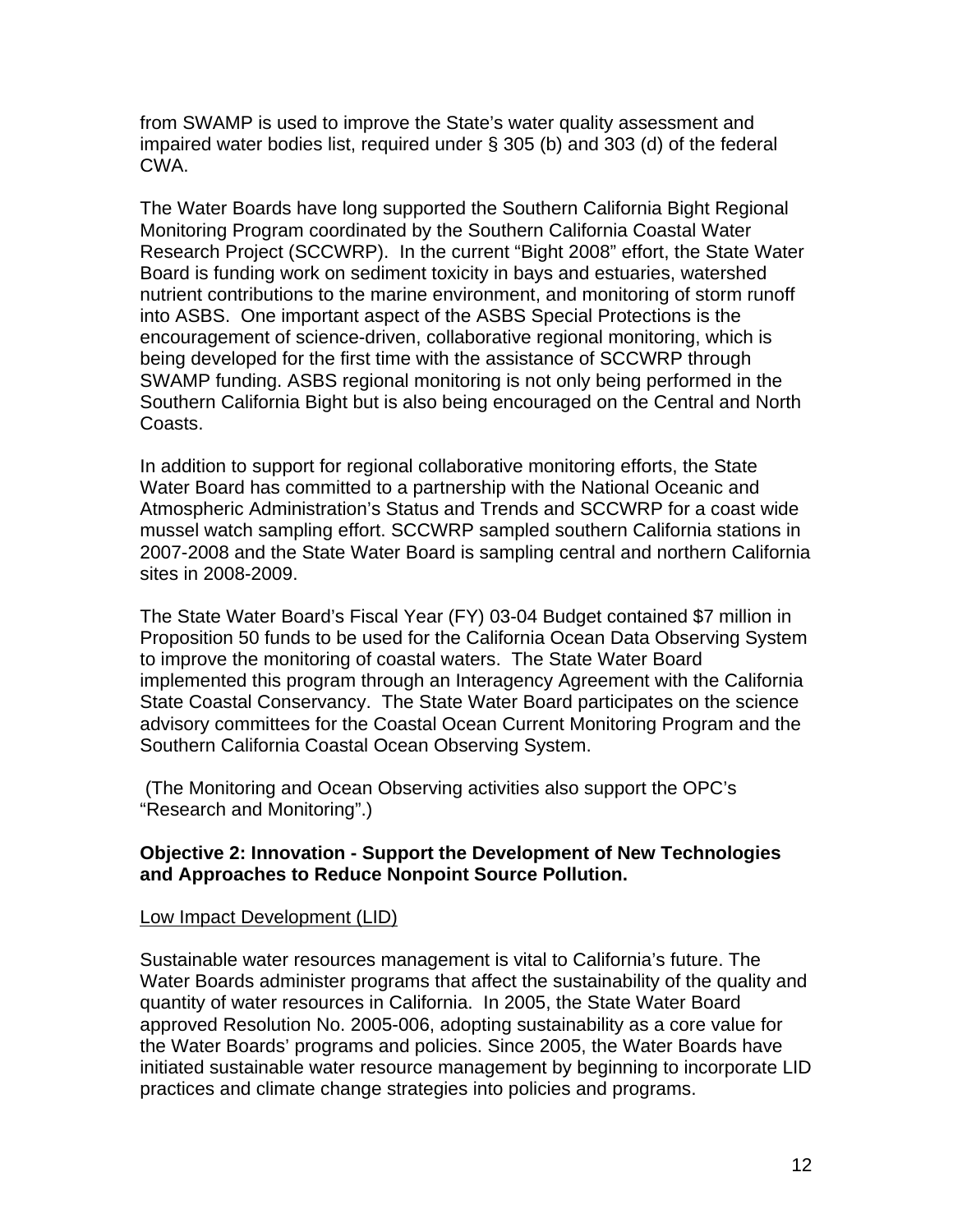The State Water Board recognized an important component of implementing sustainable water resources management is the relationship between energy, water supply, water quality and natural resource protection. The State Water Board is committed to identifying policies and program areas to integrate climate change strategies and comply with the goals stated in Chapter 488, Statutes of 2006, (AB 32 - Nunez). On August 23, 2007, the Water Boards and the Department of Water Resources (DWR) jointly hosted a public workshop on climate change, and on September 18, 2007, the Board adopted a climate resolution (Resolution No. 2007-0059). On February 19, 2008, the Board approved Resolution No. 2008-0011 directing State Water Board staff to assess the technical feasibility, resources required, and preliminary schedule for implementing selected greenhouse gas emission reduction measures. (Supports the "Physical Processes and Habitat Structure" goal of the OPC Strategic Plan.)

The State Water Board also is working with the Air Resources Board, DWR, California Public Utilities Commission, California Energy Commission, and other agencies, as part of the Water-Energy Climate Action Team, to promote water measures that reduce greenhouse gas emissions. These measures include water recycling, end use water conservation and efficiency, reducing the energy intensity of water systems (i.e. pumps, treatment), increasing renewable energy production from water and wastewater facilities, and increasing urban water reuse through techniques such as LID.

LID is a sustainable practice that benefits water supply and contributes to water quality protection. Unlike traditional storm water management which collects and conveys runoff through a system of pipes and conveyances to surface waters, LID uses green infrastructure to detain, filter, and percolate water onsite. This innovative approach can help meet water quality and water supply objectives and maintain healthy, sustainable watersheds.

In addition to regulatory, financial assistance and training efforts, the Water Boards continue to coordinate with partners from other government agencies, non-profit organizations, and private industry and business to further enhance and encourage implementation of sustainable activities. For example, the Central Coast Regional Water Board has developed an LID Center. The Center provides expert assistance for local planning and permitting agencies to design and build LID projects. The State Water Board also is supporting various sustainable landscaping programs, including Ecolandscape California, Riverfriendly Landscaping, and the Green Gardner program.

The Water Boards recognize the importance of continuing to apply LID principles in regulatory and financial assistance programs. These efforts will likely lead to broader implementation of LID BMPs that are effective at controlling high runoff rates and pollutant discharges. The LID approach can be applied in a variety of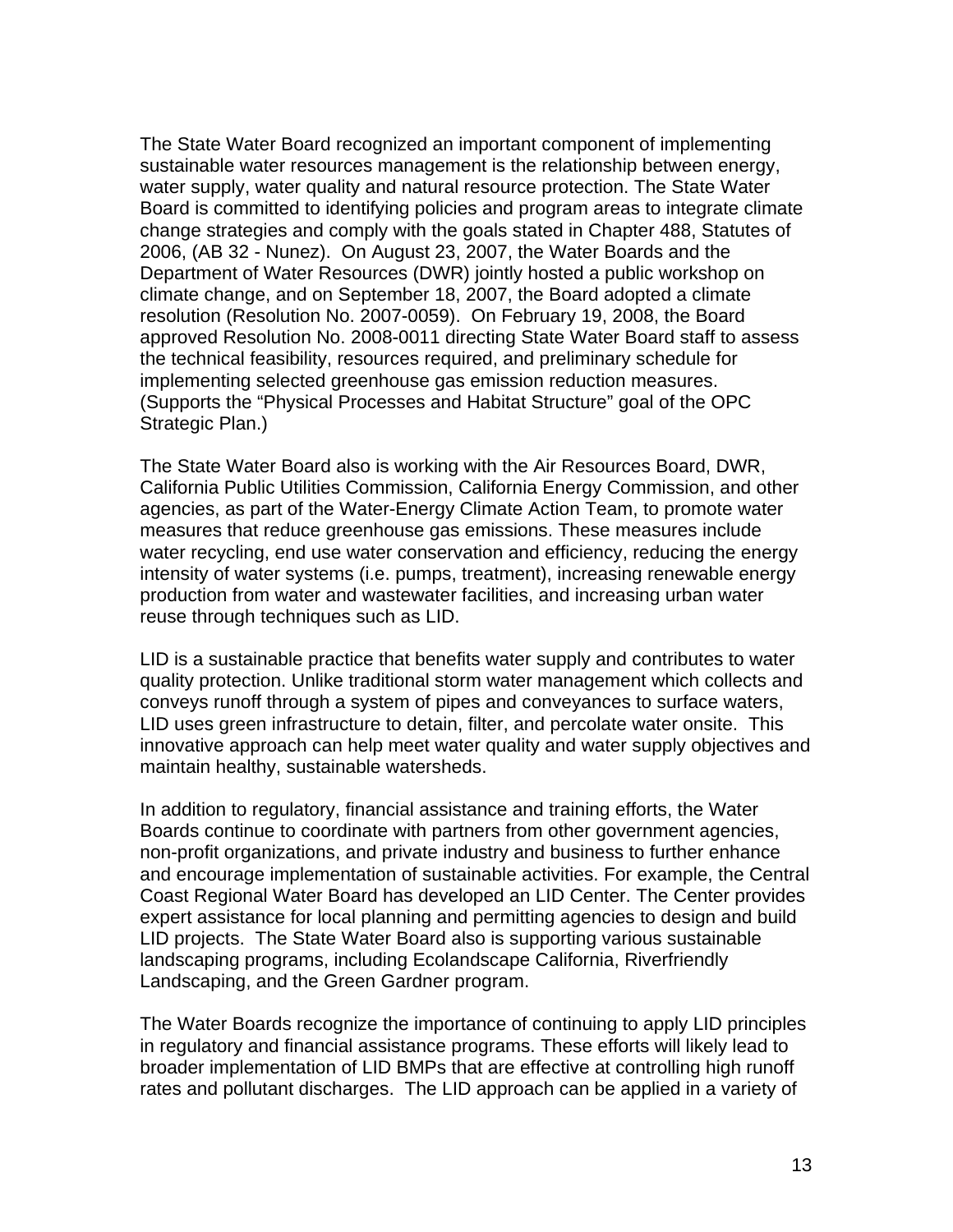settings including large rural areas; low, medium, and high-density development within urban areas; redevelopment of highly urbanized areas; and commercial and industrial development. Regional Water Boards have already begun to integrate LID and other sustainable water management strategies into compliance documents. To foster the implementation of LID, the State Water Board commissioned the Low Impact Development Center to produce a report entitled: *A Review of Low Impact Development Policies: Removing Institutional Barriers to Adoption.* 

Examples of Regional Water Board efforts include working with storm water permittees to implement hydrologic source control BMPs and requiring municipalities to consider LID for new developments and redevelopment projects in municipal separate storm sewer system permits. However, LID is only one element of the sustainability equation. It is critical that flexibility be allowed as the Regional Water Boards work to implement sustainable water management strategies such as LID.

The State Water Board is aware of ongoing studies intended to develop metrics for semi-arid areas and as studies are completed, climate appropriate metrics will be phased into the permitting process. Flexibility is also needed in areas such as brownfields, which may not be suitable for application of low impact development techniques. Flexibility will allow each Regional Water Board to include the appropriate sustainable water management strategy for a particular project, considering variations in climate, soil and other environmental factors. An important component of implementing sustainable water management strategies is promoting and encouraging their use. The State Water Board has already begun to incorporate sustainability criteria into funding program guidelines.

On April 1, 2008, the State Water Board adopted Guidelines for the Proposition 84 ASBS Grant Program. The ASBS Guidelines include bonus points for projects which include low impact development or redevelopment techniques, implement Ahwahnee Principles for Resource Efficient Land Use 3, and capture and treat stormwater for reuse. Providing financial incentives to grant funded projects to use these sustainable management strategies helps increase implementation and provides examples of innovation for other projects to follow.

The Water Boards have provided training and guidance to help ensure successful implementation of LID practices. The Water Board Academy provided a series of LID training workshops throughout the State for Water Board staff and local governments. The training workshops allowed participants to learn about the variety of LID techniques available and network with other Regional Water Boards and stakeholders to share successes and lessons learned in implementing LID. To further promote technology transfer, the State Water Board's Division of Financial Assistance website showcases funded LID projects.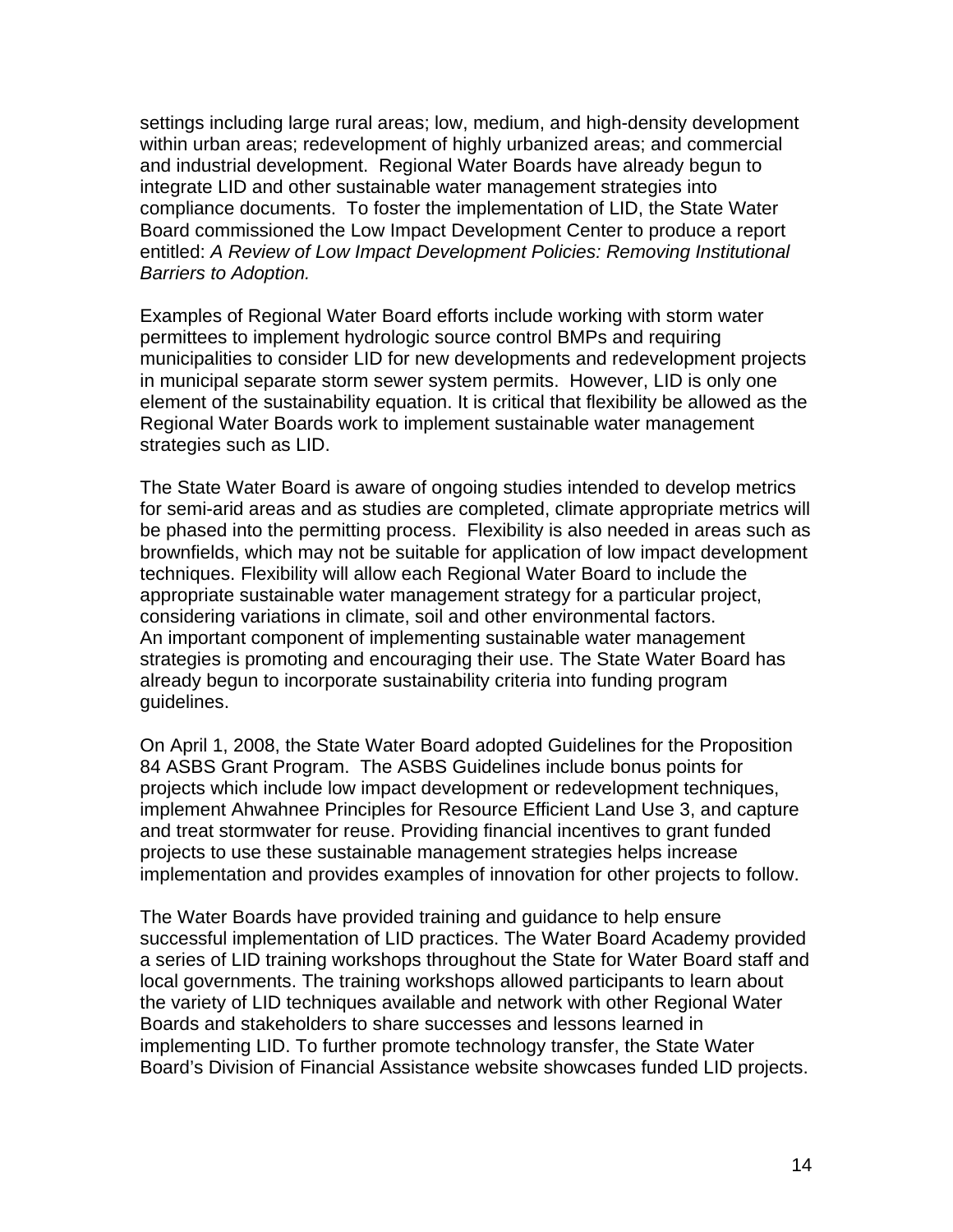# <span id="page-14-0"></span>Nonpoint Source Pollution Due to Forestry, Viticulture, and Agriculture

The State Water Board's NPS Program administers the US EPA's CWA § 319 Program that is focused on controlling activities that impair beneficial uses and on limiting pollutant effects caused by those activities. A central component of this program is the on-going partnership between the State Water Board and the California Coastal Commission.

The NPS Program is developing a MP Miner. The Miner is a compendium of documented non-point source pollution management practices collected from various scientific texts, journals, web sites, grant projects and presentations. The purpose of the MP Miner is to provide a list of management practices that can be used to reduce the effects of various pollutants in water bodies. The practices contained in the database are collected from various scientific texts, journals, web sites, grant projects and presentations.

The MP Miner contains relevant information that will assist in the implementation of each management practice and will include all available information such as technical specifications, costs, parameters addressed, and quantitative pollutant reductions. The practices contained within this database include practices considered standard by various groups but the emphasis is on sustainable and innovative practices that will limit the introduction of pollutants into the watershed and mitigate their ease of movement. The information accessed in this database can be used to assess the potential of individual management practices to reduce the impacts of specific pollutants and to estimate the costs of implementation.

## Funding Programs

The State Water Board administers many innovative water bond projects aimed, in whole or in part, at improving water quality and reducing sediment impacts to our coasts and ocean. A brief description and status of these funding programs follows.

## Clean Beaches Program: Prop 13 (WC § 79148), Prop 40 (PRC § 30915), Prop 50 (WC § 79543), and Prop 84 (PRC § 75060(a))

The Clean Beaches Initiative (CBI) program provides grants to public agencies and nonprofit organizations to fund projects that improve coastal water quality at public beaches to ensure the beach waters meet current bacteriological standards of the California Health and Safety Code. Funding is awarded to projects that 1) improve, upgrade, or convert existing sewer collection or septic systems for the restoration and protection of coastal water quality, 2) projects designed to implement storm water and runoff pollution reduction and prevention programs that directly affect water quality at public beaches, and 3) projects designed to implement best management practices for the restoration and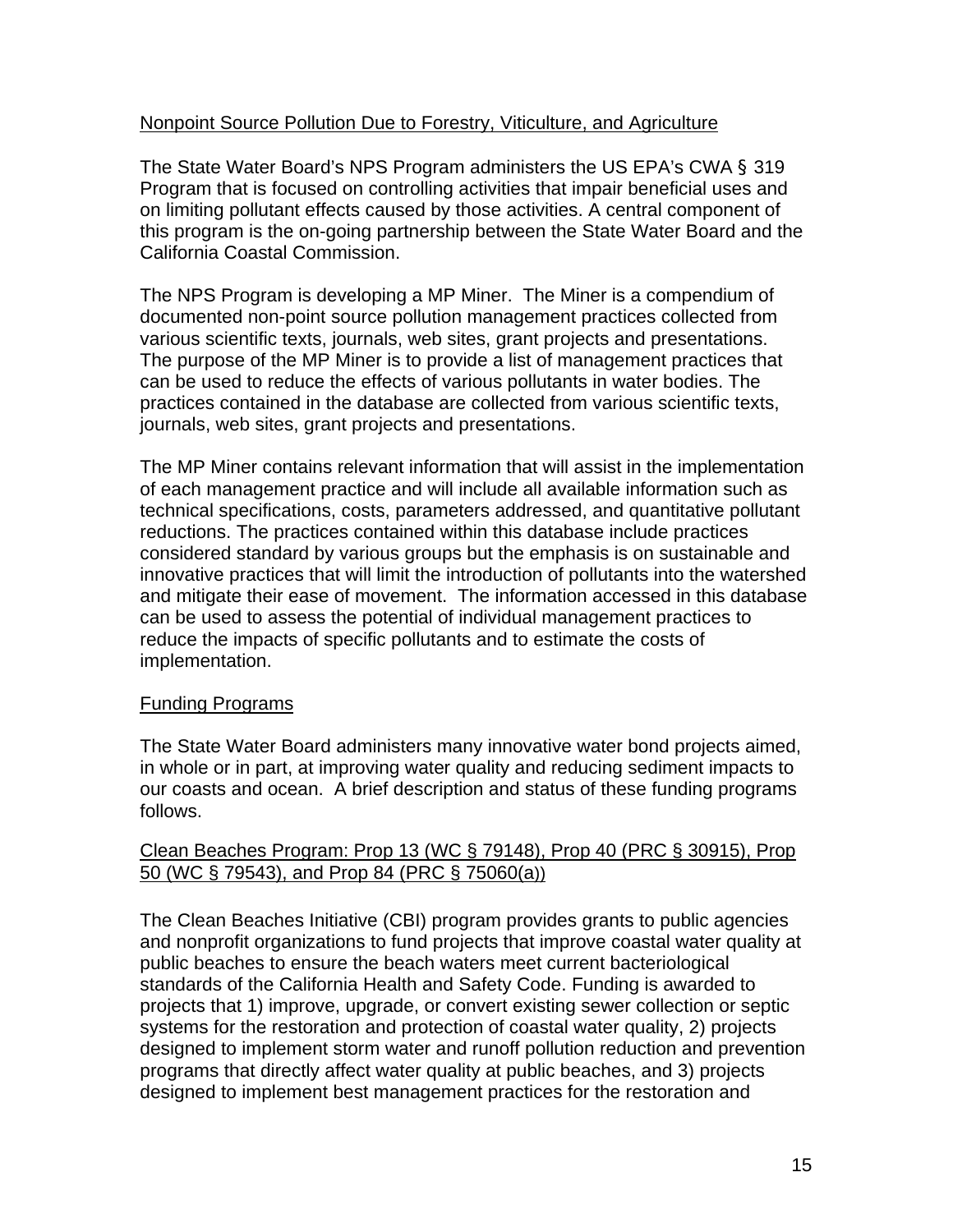protection of coastal water quality. Approximately \$95 million has been awarded since the program was initiated in FY 2001-02. A solicitation for an additional \$27 million of Proposition 84 funds, and remaining Proposition 50 funds, is currently underway.

In FY 2007-08, twenty CBI funded projects were completed. The projects included fifteen low flow diversions, one ultra-violet treatment system, one ozone treatment system, one conversion of an onsite wastewater treatment system to a sanitary sewer connection, one pump station renovation, and one irrigation system upgrade, using \$8.41 million of Proposition 13, and \$8.85 million of Proposition 40 CBI grant funds. These projects eliminated or treated approximately 137 million gallons of the dry-weather discharges from the storm drain systems at the respective beaches and significantly reduce bacterial loading to affected coastal beaches in central and southern California.

In November of 2008, the State Water Board allocated funds from the Coastal Nonpoint Source Control Program that was established pursuant to Proposition 13 to support the Department of Public Health's Beach Safety Program. The program provides funding for the "comprehensive capability for monitoring, collecting and analyzing ambient water quality, including monitoring technology that can be entered into a statewide information base with standardized protocols and sampling, collection, storage and retrieval procedures…" These funds and the Beach Safety program directly support local agencies' ability to monitor the bacterial water quality at beaches having high public use.

# Santa Monica Bay Restoration: Prop 50 (WC § 79563) and Prop 84 (PRC § 75060(a))

This program provides funding to implement priority actions specified in the Santa Monica Bay Restoration Plan. Funding is allocated as recommended by the Santa Monica Bay Restoration Commission. Proposition 50 allocated \$18.3 million and Proposition 84 allocates \$16.5 million for the protection of Santa Monica Bay and its watersheds. The Proposition 50 funds have been awarded. A competitive solicitation for approximately \$10 million of the Proposition 84 funds is currently underway. Two low flow diversion projects were completed in FY 2007-08 using \$860,000 of Proposition 50 funds. These projects successfully diverted 34.5 million gallons of polluted urban runoff during the 2007 AB 411 monitoring season (April through October).

# ASBS: Prop 84 (PRC § 75060(a))

The Proposition 84 ASBS Grant Program provides funding for projects that restore and protect the water quality and the environment of coastal waters, estuaries, bays, and near shore waters which affect a particular ASBS contained in the California Ocean Plan. Proposition 84 allocates \$32 million for grants to assist local public agencies in complying with the discharge prohibition into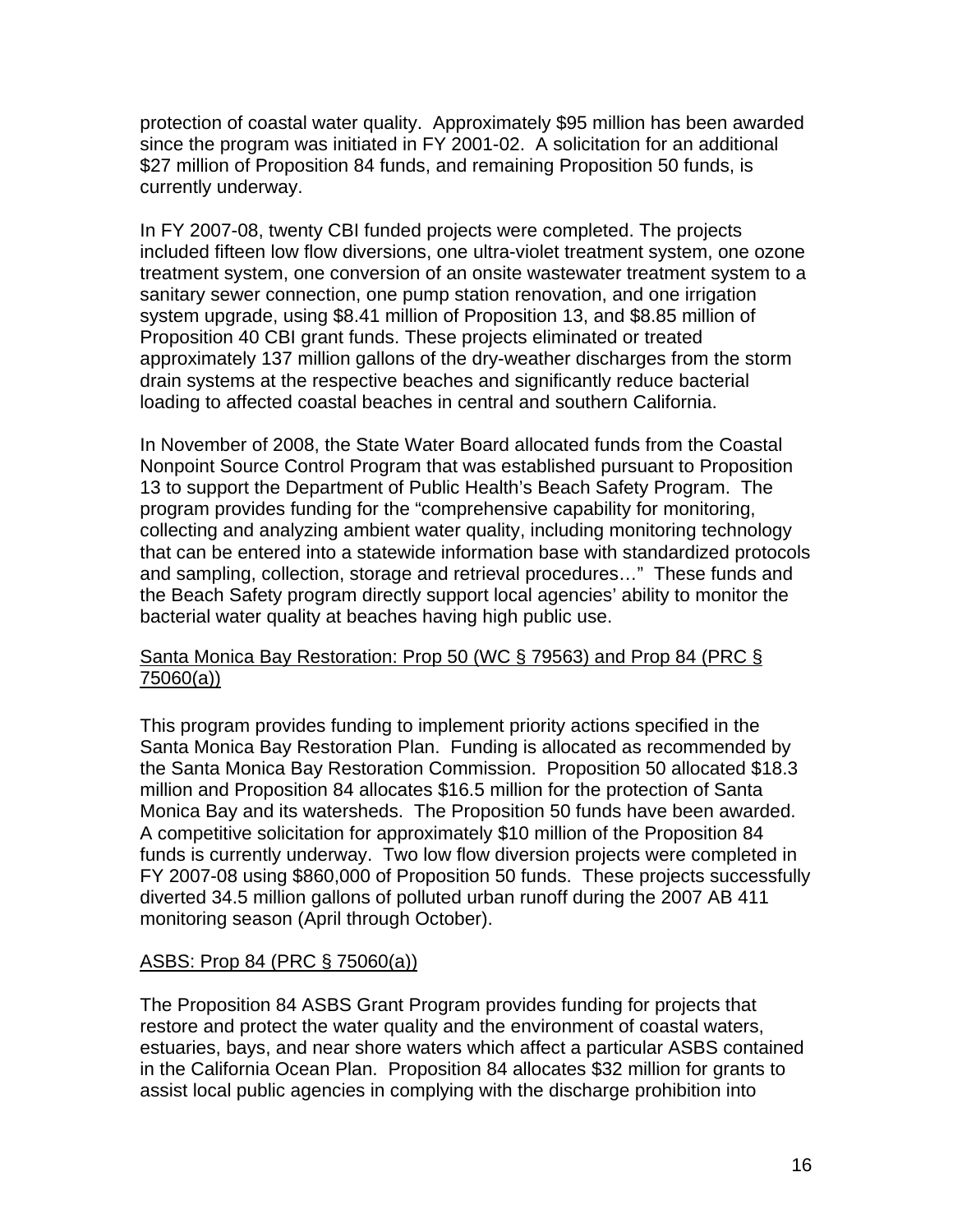ASBS. Projects have been solicited and the State Water Board will consider awarding these funds in January 2009.

## 2005-06 Consolidated Grants

For FY 2005-06, the Proposition 40 Nonpoint Source Pollution Control Program, the Nonpoint Source Implementation Program, Proposition 50 Coastal Nonpoint Source Control Program, Proposition 40 Integrated Watershed Management Program, Propositions 40 and 50 Agricultural Water Quality and the Proposition 40 Urban Storm Water Grant Program were consolidated into one grant solicitation offering approximately \$150 million. The Coastal Nonpoint Source Program is the only one of these programs which specifically targets water quality in coastal areas; however each of the other programs funds projects that provide some benefit to ocean and beach water quality.

#### Coastal Nonpoint Source Pollution Control Program: Prop 13 (WC §79148) and Prop 50 (WC §79543)

This program provides funding for projects that restore and protect the water quality and environment of coastal waters, estuaries, bays, and near shore waters and groundwater. The program provides grants to municipalities, local public agencies, nonprofit organizations, and educational institutions for coastal nonpoint source projects. Approximately \$43.1 million in Proposition 50 funds was allocated to this program as part of the 2005-06 Consolidated Grants process.

In FY 2007-08, the Water Boards completed a total of 16 coastal nonpoint source projects, totaling approximately \$9.4 million. The completed projects provide environmental benefits in the areas of agriculture runoff, aquatic toxicity, pathogen reduction, sediment reduction, stream restoration and urban stormwater.

Figure 1 below shows the breakout of coastal nonpoint source projects completed in FY 2007-08 by implementation category.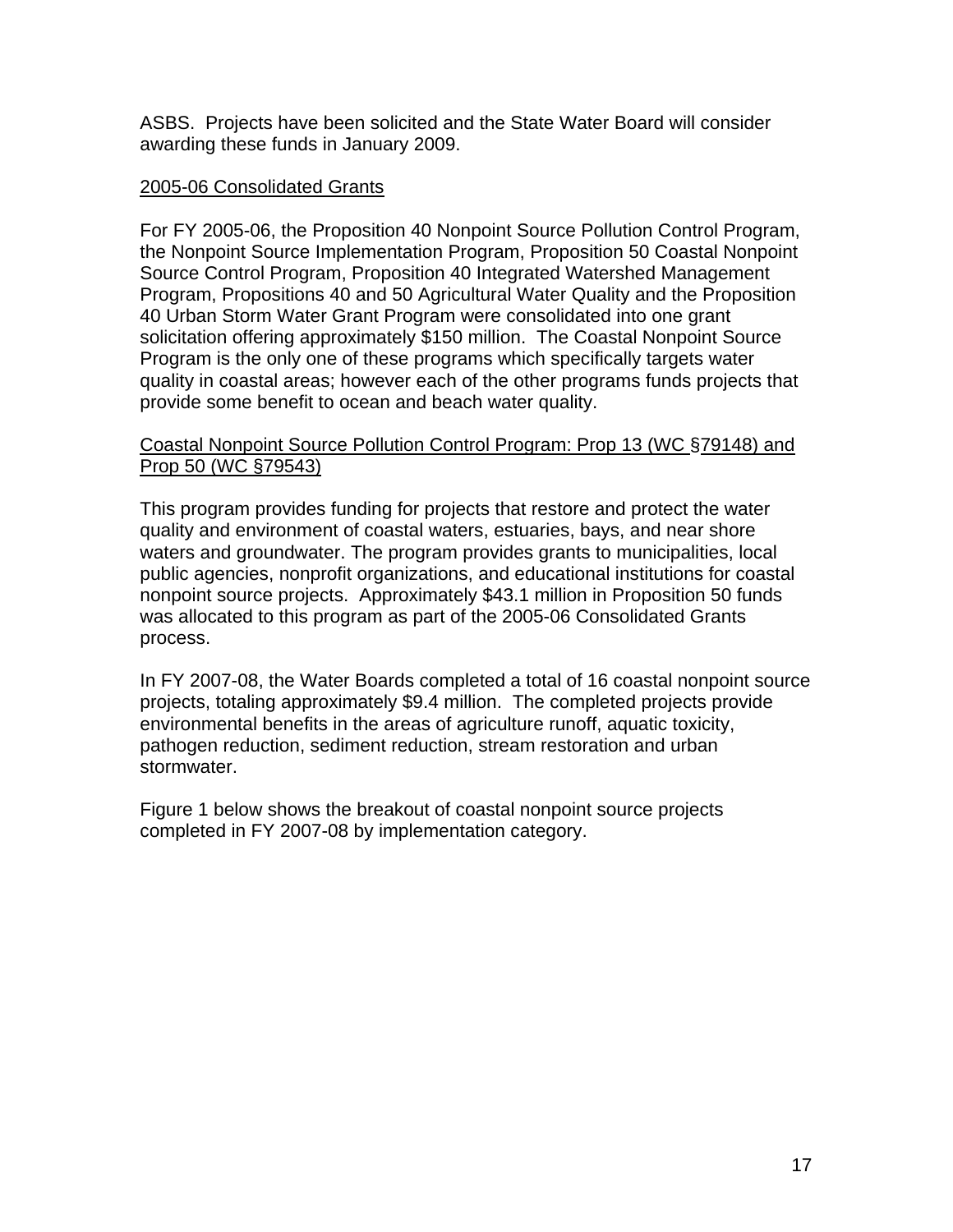<span id="page-17-0"></span>



## Nonpoint Source Pollution Control Program: Prop 13 (WC §7911), Prop 40 (PRC § 30935, 30940) and Prop 50 (WC § 79540(a))

The Nonpoint Source Pollution Control Program provides grant funding for projects that protect the beneficial uses of water throughout the State through the control of nonpoint source pollution. Projects must be consistent with the State Water Board's NPS Plan, Watershed Management Initiative, Regional Water Board plans and with local watershed management plans. Some programs target specific categories of nonpoint source pollution or specific project locations (i.e., CALFED Drinking Water Program and Dairy Grant Program). Approximately \$19 million in Proposition 40 funds was allocated to this program as part of the 2005-06 Consolidated Grants process.

The Agricultural Water Quality Grants Program provides funding for projects that reduce pollutants in agricultural drainage water through monitoring, demonstration, construction, treatment, reuse and integrated management. Up to \$55.9 million in Proposition 40, Proposition 50, and Proposition 84 funds was allocated to the State Water Board for implementation of this program. Proposition 40 and 50 funds have been awarded. Proposition 84 projects are currently being solicited.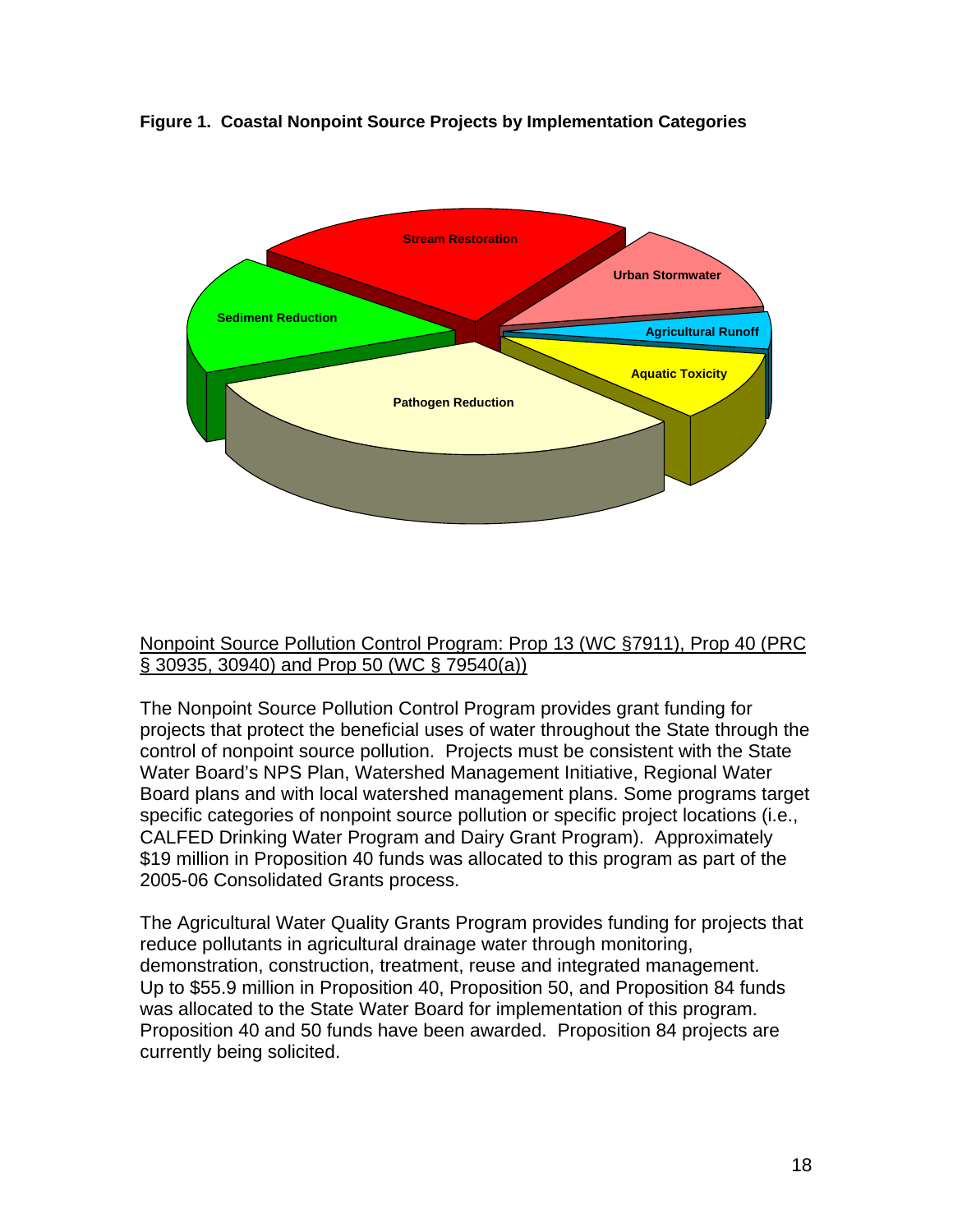<span id="page-18-0"></span>For the purposes of this report, the agricultural water quality grants have been combined with the nonpoint source grants. In FY 2007-08, the Water Boards completed a total of 22 Nonpoint Source projects representing approximately \$14.5 million (two of these projects were funded through the agricultural water quality grants program). The completed projects provide environmental benefits in the areas of agriculture runoff, aquatic toxicity, pathogen reduction, sediment reduction, stream restoration and urban stormwater.

Figure 2 below shows the breakout of nonpoint source projects completed in FY 2007-08 by implementation category.

Figure 2. Nonpoint Source Projects by Implementation Categories



# Federal CWA §319(h) Nonpoint Source Program

This program is a federally funded nonpoint source pollution control program that is focused on controlling activities that impair beneficial uses and on limiting pollutant effects caused by those activities. Approximately \$4.5 million in federal funds is administered annually by the State Water Board to implement this program. The NPS Program establishes priorities and recommends that grant funds be allocated across the various land use categories. The categories include agriculture, wetlands, riparian areas, marinas and recreational boating,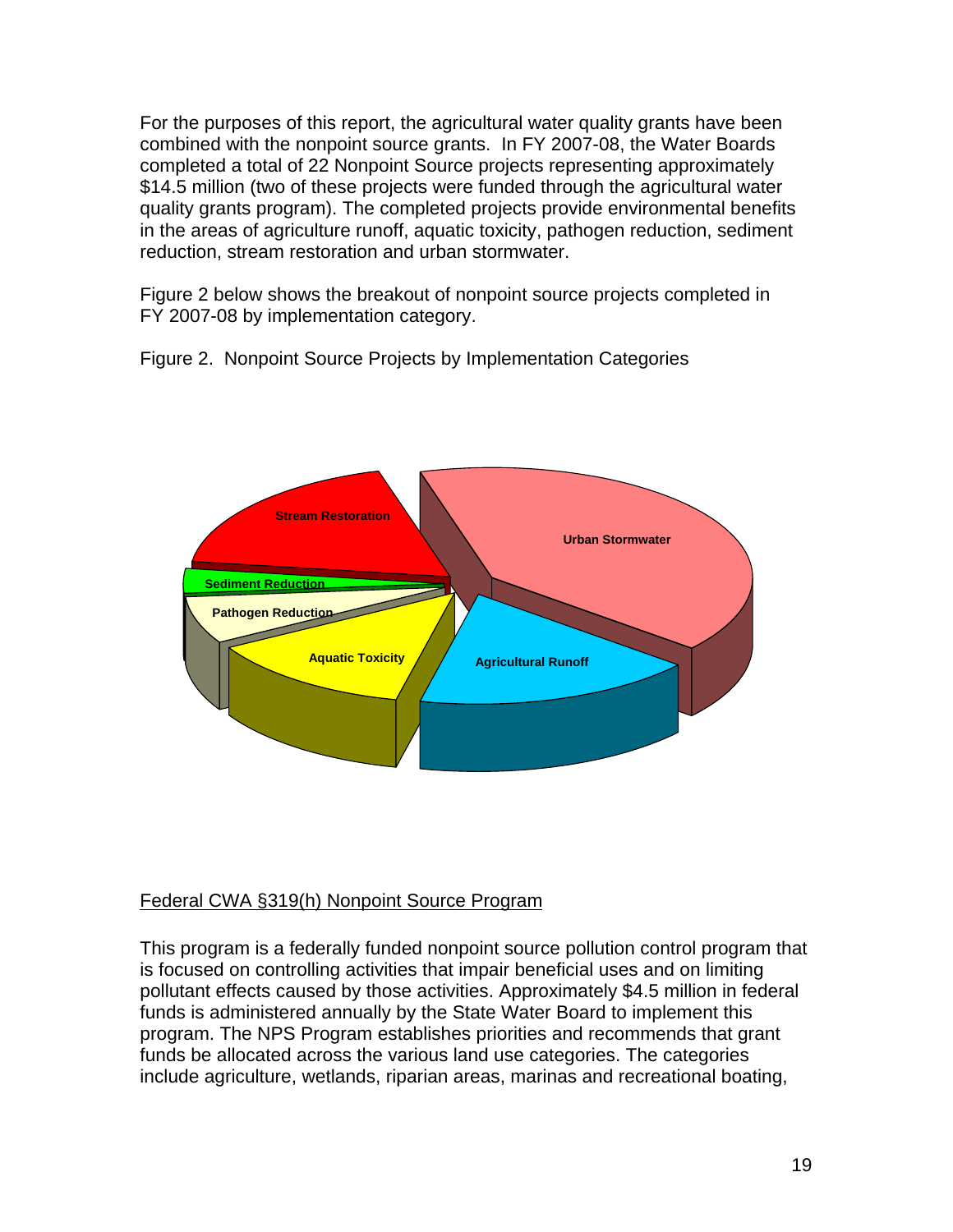urban areas, hydromodification, and forestry. Following is a list of some successes achieved through funded projects.

- North Coast Regional Water Board developed a water quality vineyard program to protect salmon fisheries on California's North Coast.
- Significant sediment reduction from vineyards in the Russian and Navarro River Watersheds was achieved through grant-funded projects.
- The Mattole River and Range Partnership implementation projects reduce sediment in the Upper Mattole Watershed.
- Green Gardens help protect endangered fish in the San Geronimo Creek Watershed.
- Road and trail improvements reduce sediment pollution in salmonid streams.
- Rural Roads Erosion Control Assistance reduces sediment in Santa Cruz County.
- Pollution prevention measures from livestock facilities implemented in coastal watersheds of Santa Cruz, San Benito and South Santa Clara Counties reduce nutrient and bacterial pollution.
- Destructive, invasive, non-native seaweed eradicated in San Diego County.
- Restoration of the reach of the San Diego River within the unincorporated community of Lakeside, San Diego County.

Further information on these projects may be found at: [http://www.waterboards.ca.gov/water\\_issues/programs/nps/success.shtml.](http://www.waterboards.ca.gov/water_issues/programs/nps/success.shtml)

# Integrated Watershed Management Program: Prop 40 (PRC § 30945)

This program authorizes grants to public agencies and nonprofit organizations for the development of local watershed management plans that meet the requirements WC §79078, and for implementation of watershed protection and water management projects that comply with various stipulated elements. \$47.5 million in Proposition 40 funds was allocated to this program as part of the 2005- 06 Consolidated Grants process. Projects are currently underway.

# Storm Water Grant Program: Prop 40 (PRC § 30930), and Prop 84 (PRC § 75050(m))

The intent of this program is to assist agencies with the planning for, and the implementation of, needed pollution runoff controls. The program provides grants to local public agencies for projects designed to implement storm water runoff pollution reduction and prevention programs, including diversion of dry weather flows to publicly owned treatment works for treatment, acquisition, and development of constructed wetlands and the implementation of approved best management practices, as required by storm water permits. Approximately \$14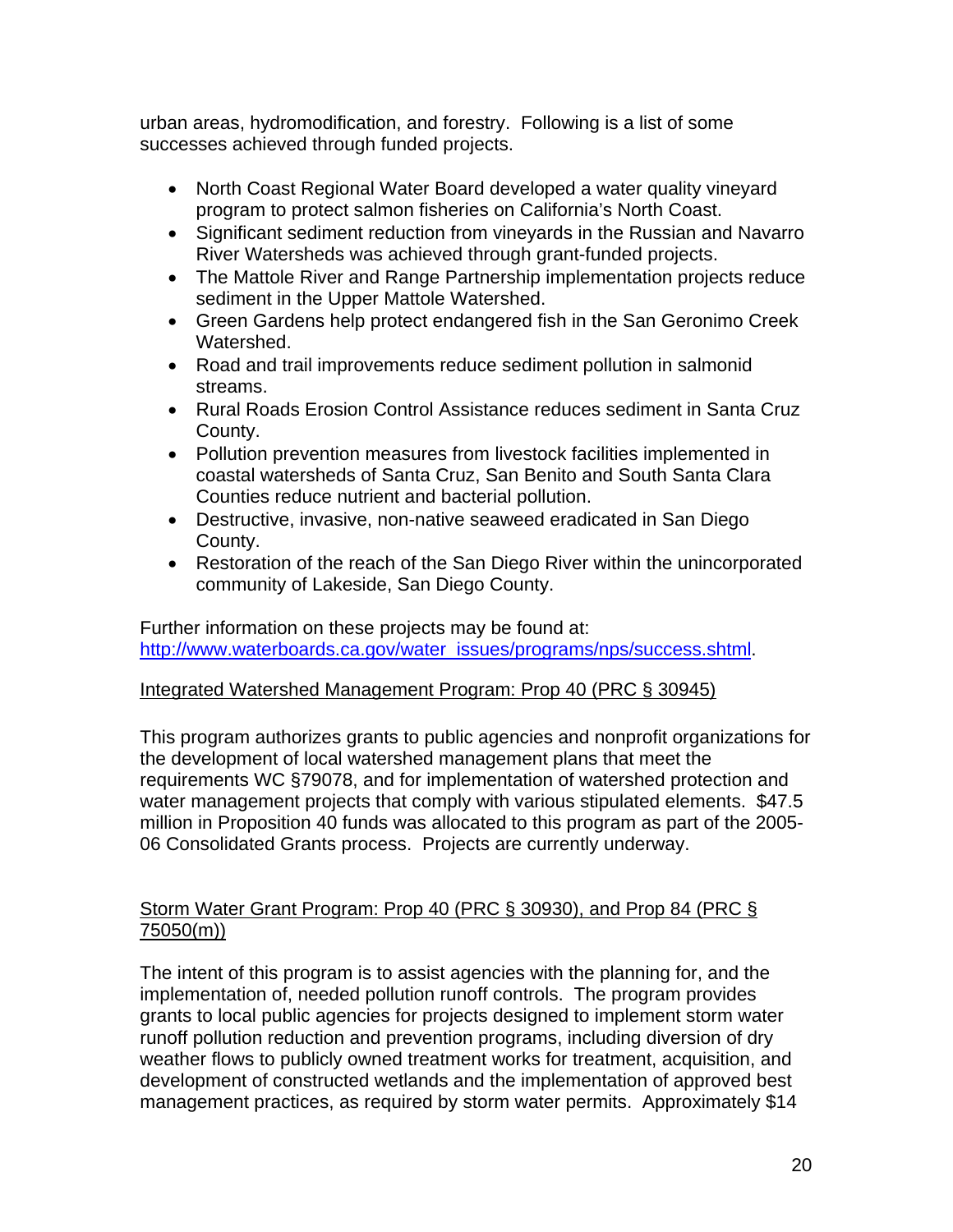million in Proposition 40 funds was allocated to this program as part of the 2005- 06 Consolidated Grants process. The State Water Board appointed a Storm Water Advisory Task Force to make recommendations regarding funding criteria and priorities. The State Water Board is developing guidelines to implement the Prop 84 funds. \$85.5 million will be available for grants in the Prop 84 Storm Water Program.

# Integrated Regional Water Management (IRWM) Grant Program: Prop 50 (WC § 79561)

The IRWM Grant Program provides planning and implementation grants to encourage integrated regional strategies for management of water resources and to provide funding, through competitive grants, for projects that protect communities from drought, protect and improve water quality, and improve local water security by reducing dependence on imported water. The IRWM Grant Program is administered jointly by DWR and the State Water Board. Under this program, funding is available for water management projects that include one or more elements including: storm water capture and management, creation and enhancement of wetlands, nonpoint source pollution reduction, groundwater recharge and management, contaminant and salt removal through reclamation, desalting and other treatment technologies, water banking, exchange or reclamation strategies, or watershed management planning and implementation activities and are consistent with an adopted Integrated Water Management Plan. The State Water Board has awarded \$ 180.9 Million for grants to eight IRWM regions for 102 implementation projects.

# Integrated Coastal Watershed Management Grant Program: Prop 50 (WC § 79561)

Under the State Water Board component of the IRWM Grant Program, \$2.1 million was made available for the development of integrated coastal watershed management plans for coastal watersheds that influence water quality in ASBS. Three of the five funded projects were successfully completed last fiscal year. The projects included detailed assessment and outreach related to the management of facilities that may deliver pollution to surface waters, specifically municipal runoff facilities and septic systems. Projects were located in Marin County, Trinidad and La Jolla Shores.

# Water Recycling Grants Program: Prop 204 (WC § 78621), Prop 13 (WC § 79135) and Prop 50 (WC § 79550(g))

The Water Recycling Funding Program promotes water recycling by providing technical and financial assistance, grants and loans, to local agencies and other stakeholders in support of water recycling planning and construction projects and research. Funding is available from various bond acts and the Clean Water State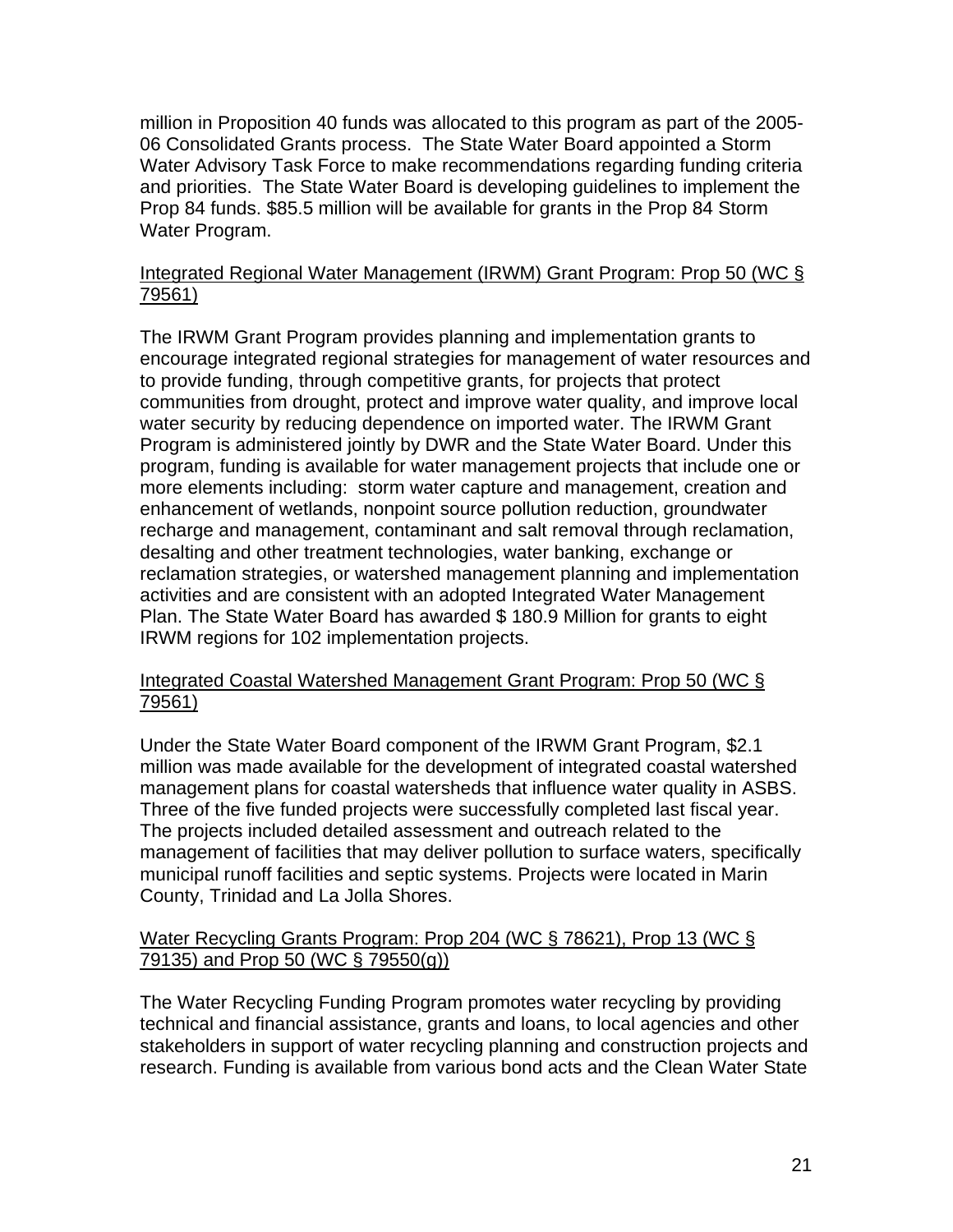<span id="page-21-0"></span>Revolving Loan fund (CWSRF). Construction grants are typically combined with loans to provide funding for projects that augment State and local water supplies.

During FY 2007-08, seven Proposition 13 Water Recycling Planning Studies totaling \$470,000 were completed in coastal areas. The projects evaluated the feasibility of water recycling and included facilities plans documenting the analyses and conclusions of the investigation. Additionally, six Proposition 50 constructions projects, totaling \$7,488,082 in grants were completed for the design and construction of water recycling facilities in coastal communities. The City of Carlsbad completed a water recycling treatment and distribution project using \$5 million in grants and \$20.1 million in loan funds.

# Clean Water State Revolving Loan Program: Prop 204 (WC § 78613(a)), Prop 13 (WC § 79120) and Prop 84 (PRC § 75024)

The CWSRF makes low interest loans available for water quality improvement projects. The program provides low-interest loans to construct publicly owned wastewater treatment plants, to implement non-point source projects, and to support watershed improvement activities. Federal and State funds and revenue bonds provide up to \$200-\$300 million annually to fund these projects. Loans have a 20-year term with an interest rate of up to one-half the most recent State General Obligation Bond Rate, typically 2.5 percent to 3.5 percent. In FY 07-08, 11 financing agreements for \$84.9 million were issued for projects to upgrade wastewater treatment facilities in coastal areas. Two additional projects received a total of \$13.5 million to rehabilitate sewer collection systems.

# **Objective 3: Once-through Cooling - Work to Eliminate the Harmful Environmental Impacts of Once-Through Cooling at Coastal Power Plants.**

The State Water Board is working on a statewide policy to implement § 316 (b) of the CWA, to control the harmful effects of once-through cooling water intake structures on marine and estuarine life. Since 1972, the CWA has required, in § 316 (b), that the location, design, construction, and capacity of cooling water intake structures reflect the best technology available for minimizing adverse environmental impacts. In 2001, US EPA promulgated new regulations governing cooling water intake structures for new power plants (Phase I) and, three years later, regulations for existing power plants (Phase II)**.**

On July 31, 2006, the State Water Board held an initial public scoping meeting for a statewide once-through cooling water policy to implement US EPA Phase II requirements for existing power plants. Since that time, the regulatory landscape has changed. In July of 2007, the US EPA suspended the requirements of cooling water intake structures at Phase II existing facilities. In response, the State Water Board subsequently released a revised scoping document in March of 2008, and held public scoping meetings in May 2008, participated with a panel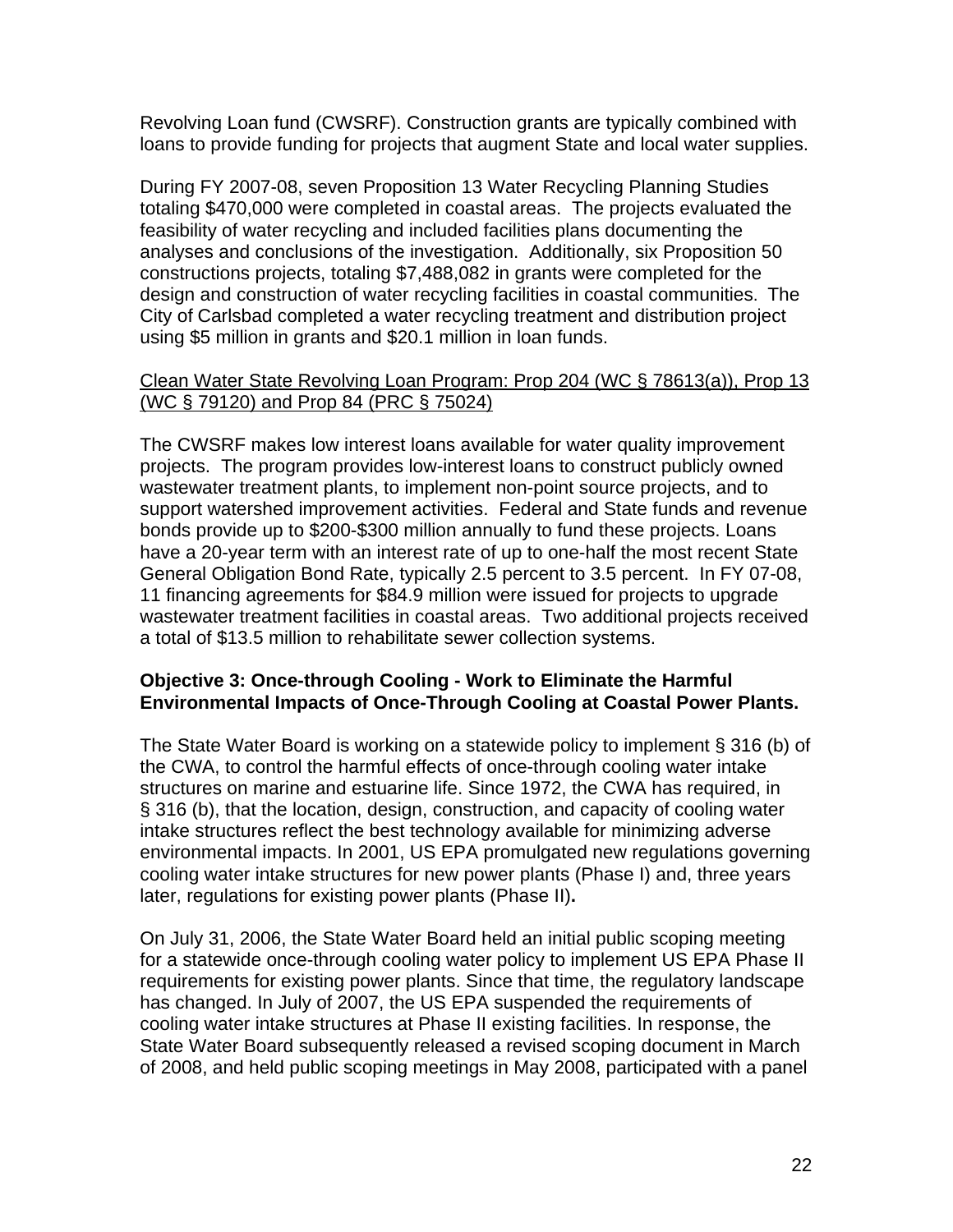<span id="page-22-0"></span>of experts, and presented their final findings in August 2008 on questions related to the scoping document and development of the policy.

The State Water Board currently is working on a draft SED for a proposed statewide policy on once-through cooling at coastal and estuarine power plants. The draft SED will include a draft policy, an environmental impacts assessment, and discussion of issues and alternatives, and staff recommendations. The projected release date for the draft SED is early 2009. In the meantime, the State Water Board is working with an interagency committee, including the Coastal Commission, State Lands Commission, Energy Commission, Public Utilities Commission, Air Resources Board and California Independent System Operator on issues related to implementing a statewide policy for once-through cooling.

# **Objective 4: Water Quality Testing - Improve Water Quality Testing Programs and Warning Systems.**

# Rapid Indicators of Pathogen Contamination

The State Water Board has funded a number of studies of rapid indicators with the SCCWRP. These studies have focused on evaluating the potential of many clinical technologies to be redesigned and implemented for testing ocean water quality. Many of these new technologies are being tested as part of series of State Water Board funded Epi studies also being conducted by SCCWRP in southern California. Three beaches are included in the Epi studies, Avalon and Surfrider beaches in Los Angeles County, and Doheney beach in Orange County. The Epi studies will allow actual field testing of the new rapid indicator technologies to see if they are effective at improving the prediction of health related effects. We are hoping to develop not only faster methods, but methods better able to protect swimmers from public health risks in the water. The Epi studies have been conducted for the past two summers and have one more summer to go before completion. Analysis of the Epi study results and preparation of the information needed to update standards with both US EPA and the California Department of Public Health may be available by mid-2010.

# Emerging Contaminants

Emerging Contaminants (ECs) are newly recognized contaminants in the environment. Largely, they are of industrial origin and represent products created by humans beginning with the birth of the synthetic chemical industry over 50 years ago. USGS considers bacterial pathogens, viruses, and protozoa, and antibiotic-resistant bacteria as emerging contaminants, as it does the products of the nanotechnology industry - "nanomaterials" or "nanoparticles". They are newly recognized because the 126 USEPA-designated "Priority Pollutants" (created by an NRDC-driven Consent Decree 30 years ago) have been the focus of the federal NPDES Permit program and water quality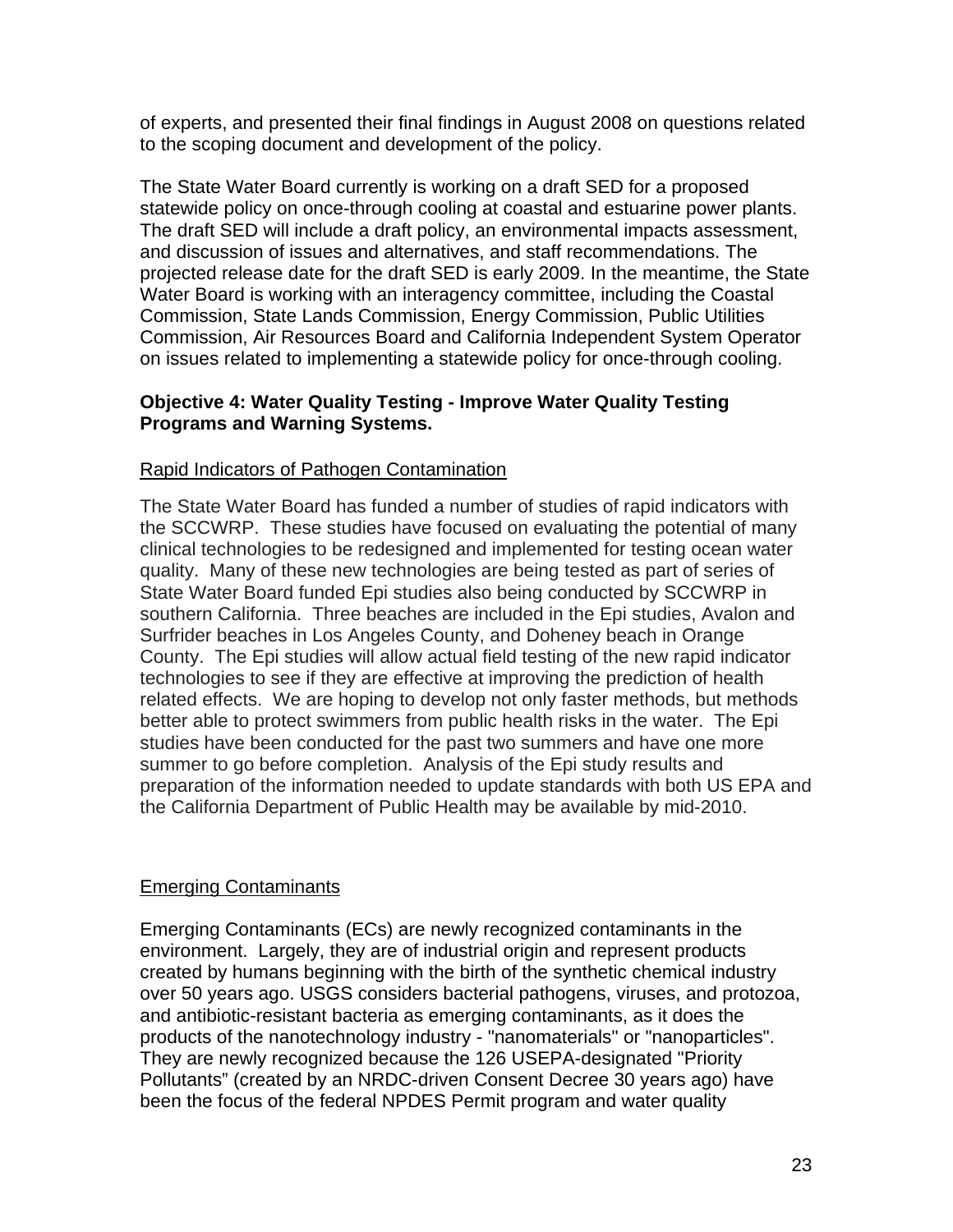<span id="page-23-0"></span>protection regulation in the US for three decades. Nevertheless, the Water Boards have been actively involved in research and monitoring to address ECs.

The Central Valley Regional Water Board was a co-sponsor of a study that took an alternative approach to detection of certain ECs in ambient water through use of a relatively new "bioassay" screening technique: *" Screening California Surface Waters for Estrogenic Endocrine Disrupting Compounds with a Juvenile Rainbow Trout Liver Vitellogenin Procedure".* The Los Angeles Regional Water Board requires monitoring of over 20 ECs in direct injection water recycling permits and some recently adopted POTW permits. The ECs include endocrine disrupting chemicals and pharmaceuticals, and are based on the CDPH "End Note #5" list of ECs in its draft recharge reuse regulation. The Santa Ana Regional Water Board is following the same approach, through issuance of Waste Discharge Requirements for the Orange County Groundwater Replenishment System, and a Chino Basin groundwater recharge project and is involved in a study which focuses on specific ECs in water imported for groundwater recharge. Finally the State Water Board has contracted with the Southern California Coastal Water Research Project to investigate the effects of endocrine disrupting compounds found in treated sewage on fish.

## Pathogens and Sea Otters

The State Water Board also is funding a study to determine the effects of pathogens in runoff on the southern sea otters. This study also includes a component to investigate certain potential treatment options.

## Harmful Algal Blooms

The State Water Board is actively engaged in addressing harmful algal blooms. To date, the emphasis has been on cyanobacteria (blue green algae) blooms statewide, inclusive of coastal waters. \$750,000 in contracts have been issued to study and monitor cyanobacteria blooms, including \$50,000 to the DFG relative to sea otter mortality associated with microcystin poisoning, a biotoxin associated with certain cyanobacteria blooms. In addition, the State Water Board is providing support to the SCCWRP for its Bight 08 nutrient inventory relative to marine harmful algal blooms in southern California.

## Methylmercury Contamination in the Food Chain

On August 9, 2006, the San Francisco Bay Regional Water Board adopted a TMDL for mercury in San Francisco Bay, which was subsequently approved by the State Water Board. The TMDL and basin plan amendment became effective on February 12, 2008 when it was approved by US EPA. San Francisco Bay was previously identified under federal CWA § 303(d) as an impaired waterbody due to elevated concentrations of mercury. As a result, the Regional Water Board is required to establish the TMDL for impairing pollutants. The TMDL established the following water quality objectives for all segments of San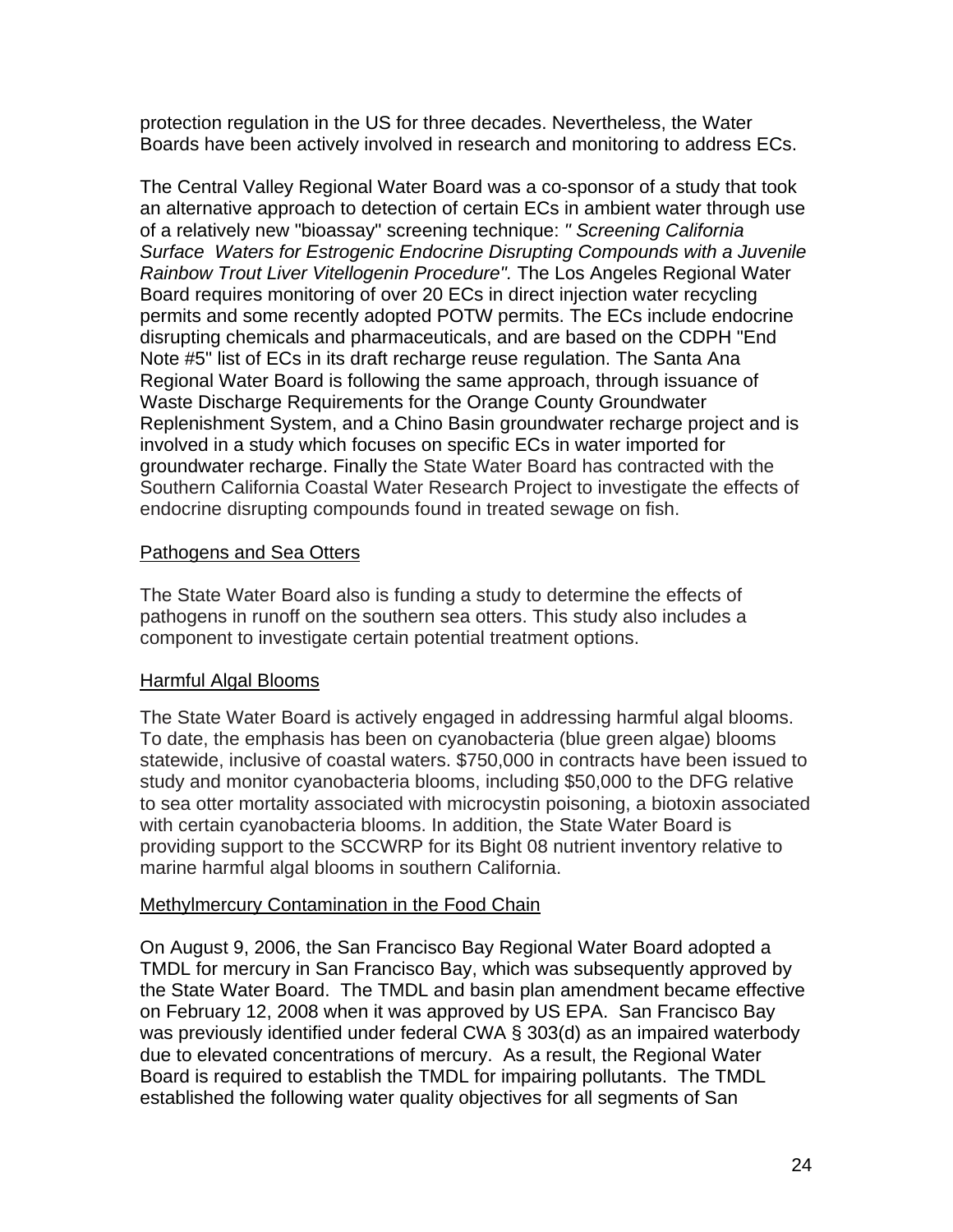<span id="page-24-0"></span>Francisco Bay to restore beneficial uses and protect human health aquatic life and birds at risk through consumption of fish tissue containing methylmercury:

- Protection of people who consume Bay fish (applies to larger fish consumed by humans): 0.2 mg mercury per kg in edible fish tissue for higher trophic level fish.
- Protection of aquatic organisms and wildlife consuming a forage fish: 0.03 mg mercury per kg in whole fish 3–5 cm in length.

As part of the TMDL, the San Francisco Regional Water Board vacated the existing water column four-day average mercury water quality objective for San Francisco Bay. The TMDL also includes a 40 percent reduction in municipal wastewater wasteload allocations. For dischargers already employing advanced treatment technologies, the TMDL includes a 20 percent reduction in municipal wastewater wasteload allocations.

The Central Valley Regional Water Board has proposed to amend the Water Quality Control Plan (Basin Plan) for the Sacramento River and San Joaquin River Basins to address the regulation of methyl-mercury and total mercury in the Sacramento-San Joaquin Delta Estuary (the Delta). Central Valley Regional Water Board staff will circulate a staff report and draft Basin Plan amendments for public review and comment prior to Central Valley Regional Water Board consideration.

Major components of the proposed Basin Plan amendments are:

- Addition of a beneficial use designation of commercial and/or sport fishing (COMM) for the Delta;
- Numeric objectives for methyl-mercury in fish tissue that are specific to the Delta;
- An implementation plan for controlling methyl-mercury and total mercury sources; and
- A surveillance and monitoring program.

The Delta is on the CWA § 303(d) List of Impaired Water Bodies because of elevated levels of mercury in fish. The goal of the proposed Basin Plan amendments is to lower fish mercury levels in the Delta so that the beneficial uses of fishing and wildlife habitat are attained.

The State Water Board is working on a methylmercury fish tissue objective and implementation policy. Due to budget and staffing constraints, a draft policy will not be released until 2010.

## **Objective 5: Marine Debris - Reduce Ocean and Coastal Debris and its Impacts to Ocean Ecosystems.**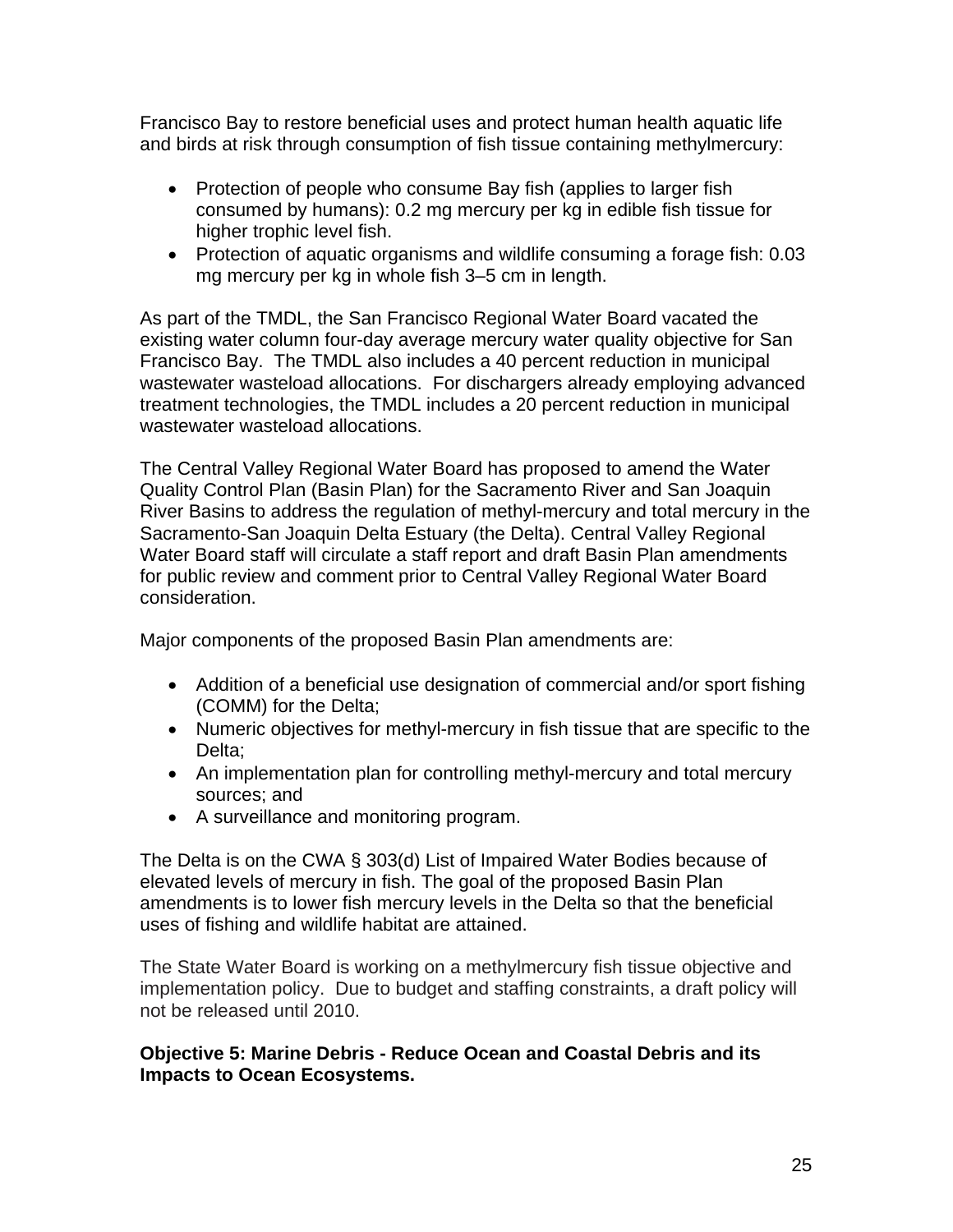<span id="page-25-0"></span>The State Water Board has been participating in the State Interagency Task Force on Litter and Marine Debris. There have been several TMDLs issued for trash, mostly in the Los Angeles Region. The State Water Board also is working on coast-wide requirements to control trash discharges in runoff and storm water, even in the absence of TMDLs.

#### Chapter 735, Statutes of 2007, (AB 258 - Krekorian)

Chapter 735, Statutes of 2007 codifies OPC's February 2007 [resolution](http://www.healthebay.org/news/2007/02_09_opcresolution/default.asp) on reducing marine debris caused by pre-production plastic pellets (nurdles). The new law is effective January 2009 and requires manufacturers to prevent nurdles from spilling into waterways. Funding for this project is anticipated as part of the 2008/9 budget.

The law requires:

- The Water Boards to implement a program which would control the point and nonpoint discharge of all nurdles by transportation, handling and manufacturing facilities.
- The program to include a specified set of effective BMPs, monitoring requirements and reporting documents, which will be designed to manage plastic pollution and achieve zero plastics discharge. The law also requires the Water Boards to include industrial stakeholders in decisions as well as associated agencies.
- The State Water Board to establish a fee schedule sufficient to pay for the costs of implementation of the law by January 2009.

A contract is being developed with the SCCRP to determine nurdle pollution levels on California beaches, in order to get a baseline by which the Water Boards can determine program effectiveness.

# **Objective 6: Vessel Pollution - Reduce or Eliminate Point Source Pollution from Vessels.**

The State Water Board is concerned about discharges from vessels of all sizes, although such discharges are not necessarily considered a land based runoff source. Additionally, shore facilities, such as marinas, also pose a water quality threat.

The State Water Board also is actively involved in addressing discharges from commercial ocean-going vessels, particularly with regard to implementing the California Clean Coast Act (Public Resources Code § 72400 et seq.). The State